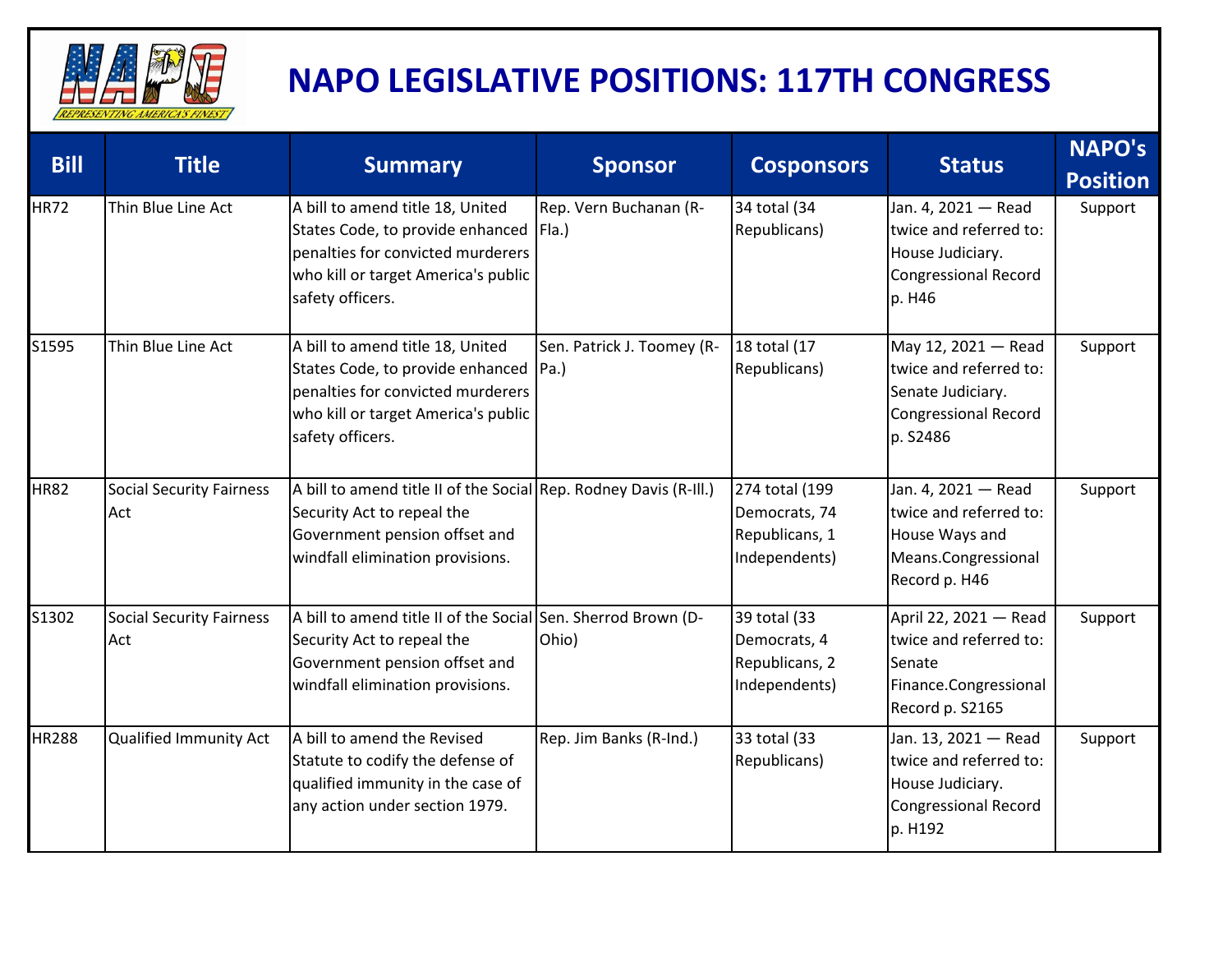| HR483 | Heroes Lesley Zerebny<br>and Gilbert Vega First<br><b>Responders Survivors</b><br>Support Act | A bill to amend the Omnibus<br>Crime Control and Safe Streets Act<br>of 1968 to make reforms to the<br>benefits for Public Safety Officers.                                                                                                                                                                                                                                                                                                                                                                                                                                 | Rep. Raul Ruiz (D-Calif.)          | 12 total (9<br>Democrats, 3<br>Republicans)  | Jan. 25, 2021 - Read<br>twice and referred to:<br>House Judiciary.<br>Congressional Record<br>p. H231-H232              | Support |
|-------|-----------------------------------------------------------------------------------------------|-----------------------------------------------------------------------------------------------------------------------------------------------------------------------------------------------------------------------------------------------------------------------------------------------------------------------------------------------------------------------------------------------------------------------------------------------------------------------------------------------------------------------------------------------------------------------------|------------------------------------|----------------------------------------------|-------------------------------------------------------------------------------------------------------------------------|---------|
| S42   | <b>Stop Dangerous</b><br>Sanctuary Cities Act                                                 | A bill to ensure that State and<br>local law enforcement may<br>cooperate with Federal officials to<br>protect our communities from<br>violent criminals and suspected<br>terrorists who are illegally present<br>in the United States.                                                                                                                                                                                                                                                                                                                                     | Sen. Patrick J. Toomey (R-<br>Pa.  | 18 total (18<br>Republicans)                 | Jan. 26, 2021 - Read<br>twice and referred to:<br>Senate Judiciary.<br>Congressional Record<br>p. S153                  | Support |
| HR521 | First Responder Fair<br><b>RETIRE Act</b>                                                     | A bill to permit disabled law<br>enforcement officers, customs<br>and border protection officers,<br>firefighters, air traffic controllers,<br>nuclear material couriers,<br>members of the Capitol Police,<br>members of the Supreme Court<br>Police, employees of the Central<br>Intelligence Agency performing<br>intelligence activities abroad or<br>having specialized security<br>requirements, and diplomatic<br>security special agents of the<br>Department of State to receive<br>retirement benefits in the same<br>manner as if they had not been<br>disabled. | Rep. Gerald E. Connolly (D-<br>Va. | 20 total (16<br>Democrats, 4<br>Republicans) | May 11, 2022 - Full<br>committee<br>consideration and<br>markup held by the<br>House Oversight and<br>Reform Committee. | Support |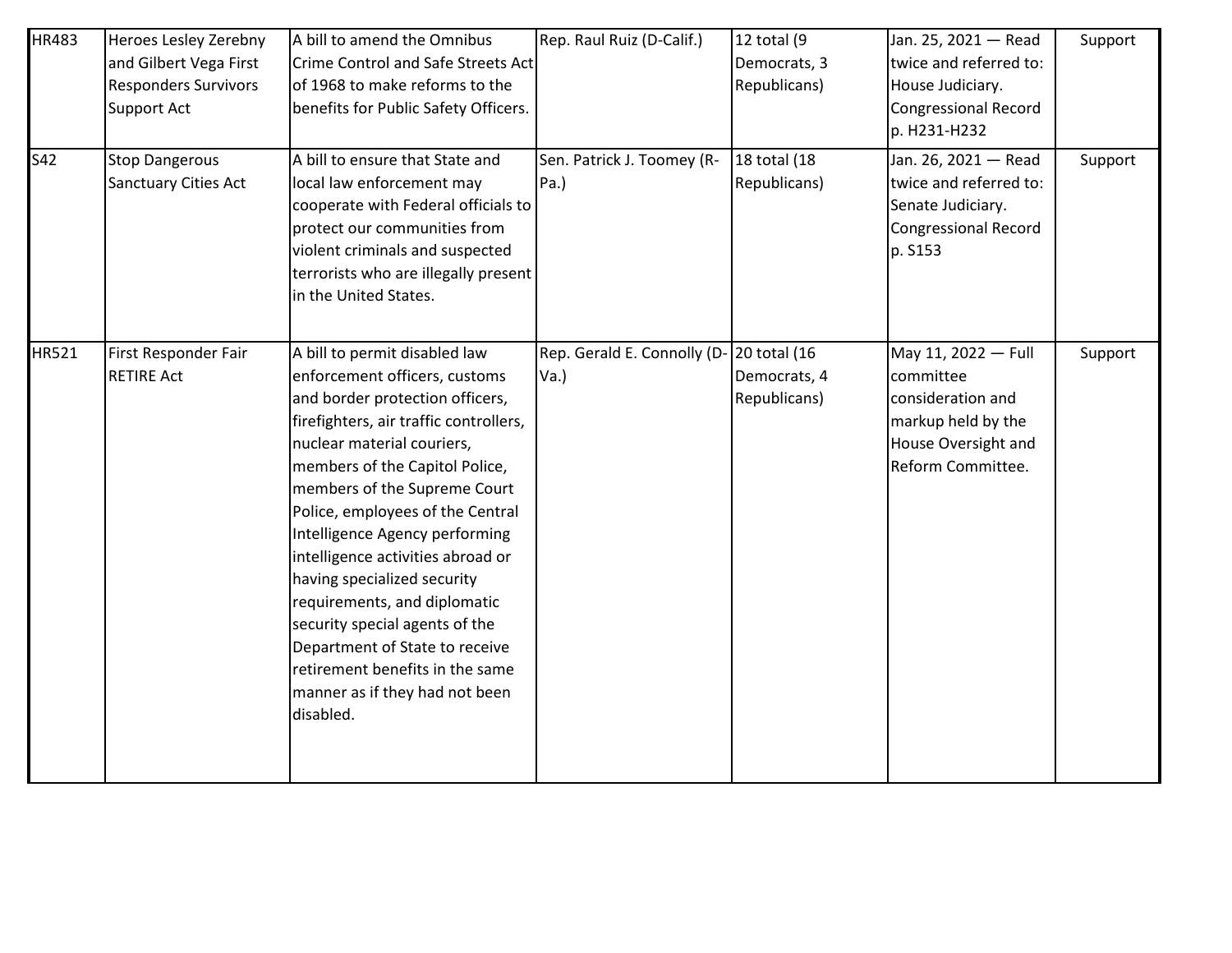| S129   | First Responder Fair     | A bill to permit disabled law                           | Sen. Jon Tester (D-Mont.) |                | 2 total (1 Democrats, Jan. 28, 2021 - Read | Support |
|--------|--------------------------|---------------------------------------------------------|---------------------------|----------------|--------------------------------------------|---------|
|        | <b>RETIRE Act</b>        | enforcement officers, customs                           |                           | 1 Republicans) | twice and referred to:                     |         |
|        |                          | and border protection officers,                         |                           |                | Senate Homeland                            |         |
|        |                          | firefighters, air traffic controllers,                  |                           |                | Security and                               |         |
|        |                          | nuclear material couriers,                              |                           |                | Governmental Affairs.                      |         |
|        |                          | members of the Capitol Police,                          |                           |                | <b>Congressional Record</b>                |         |
|        |                          | members of the Supreme Court                            |                           |                | p. S198                                    |         |
|        |                          | Police, employees of the Central                        |                           |                |                                            |         |
|        |                          | Intelligence Agency performing                          |                           |                |                                            |         |
|        |                          | intelligence activities abroad or                       |                           |                |                                            |         |
|        |                          | having specialized security                             |                           |                |                                            |         |
|        |                          | requirements, and diplomatic                            |                           |                |                                            |         |
|        |                          | security special agents of the                          |                           |                |                                            |         |
|        |                          | Department of State to receive                          |                           |                |                                            |         |
|        |                          | retirement benefits in the same                         |                           |                |                                            |         |
|        |                          | manner as if they had not been                          |                           |                |                                            |         |
|        |                          | disabled.                                               |                           |                |                                            |         |
|        |                          |                                                         |                           |                |                                            |         |
|        |                          |                                                         |                           |                |                                            |         |
| HR613  |                          | Securing Access to Lower   A bill to amend the Internal | Rep. Tom Suozzi (D-N.Y.)  | 106 total (96  | Jan. 28, 2021 - Read                       | Support |
|        | Taxes by ensuring (SALT) | Revenue Code of 1986 to repeal                          |                           | Democrats, 10  | twice and referred to:                     |         |
|        | Deductibility Act        | the limitation on the deduction                         |                           | Republicans)   | House Ways and                             |         |
|        |                          | for certain taxes, including State                      |                           |                | Means. Congressional                       |         |
|        |                          | and local property and income                           |                           |                | Record p. H247                             |         |
|        |                          | taxes.                                                  |                           |                |                                            |         |
| HR1693 | Eliminating a            | A bill to eliminate the disparity in                    | Rep. Hakeem Jeffries (D-  | 56 total (30   | Sept. 29, 2021-                            | Oppose  |
|        | Quantifiably Unjust      | sentencing for cocaine offenses.                        | N.Y.                      | Democrats, 26  | Received in the Senate                     |         |
|        | Application of the Law   |                                                         |                           | Republicans)   | and referred to the                        |         |
|        | (EQUAL) Act              |                                                         |                           |                | Senate Judiciary                           |         |
|        |                          |                                                         |                           |                | Committee.                                 |         |
|        |                          |                                                         |                           |                | <b>Congressional Record</b>                |         |
|        |                          |                                                         |                           |                | p. S6776, S6776                            |         |
|        |                          |                                                         |                           |                |                                            |         |
|        |                          |                                                         |                           |                |                                            |         |
| S79    | <b>EQUAL Act</b>         | A bill to eliminate the disparity in                    | Sen. Cory Booker (D-N.J.) | 21 total (10   | Jan. 28, 2021 - Read                       | Oppose  |
|        |                          | sentencing for cocaine offenses.                        |                           | Democrats, 11  | twice and referred to:                     |         |
|        |                          |                                                         |                           | Republicans)   | Senate Judiciary.                          |         |
|        |                          |                                                         |                           |                |                                            |         |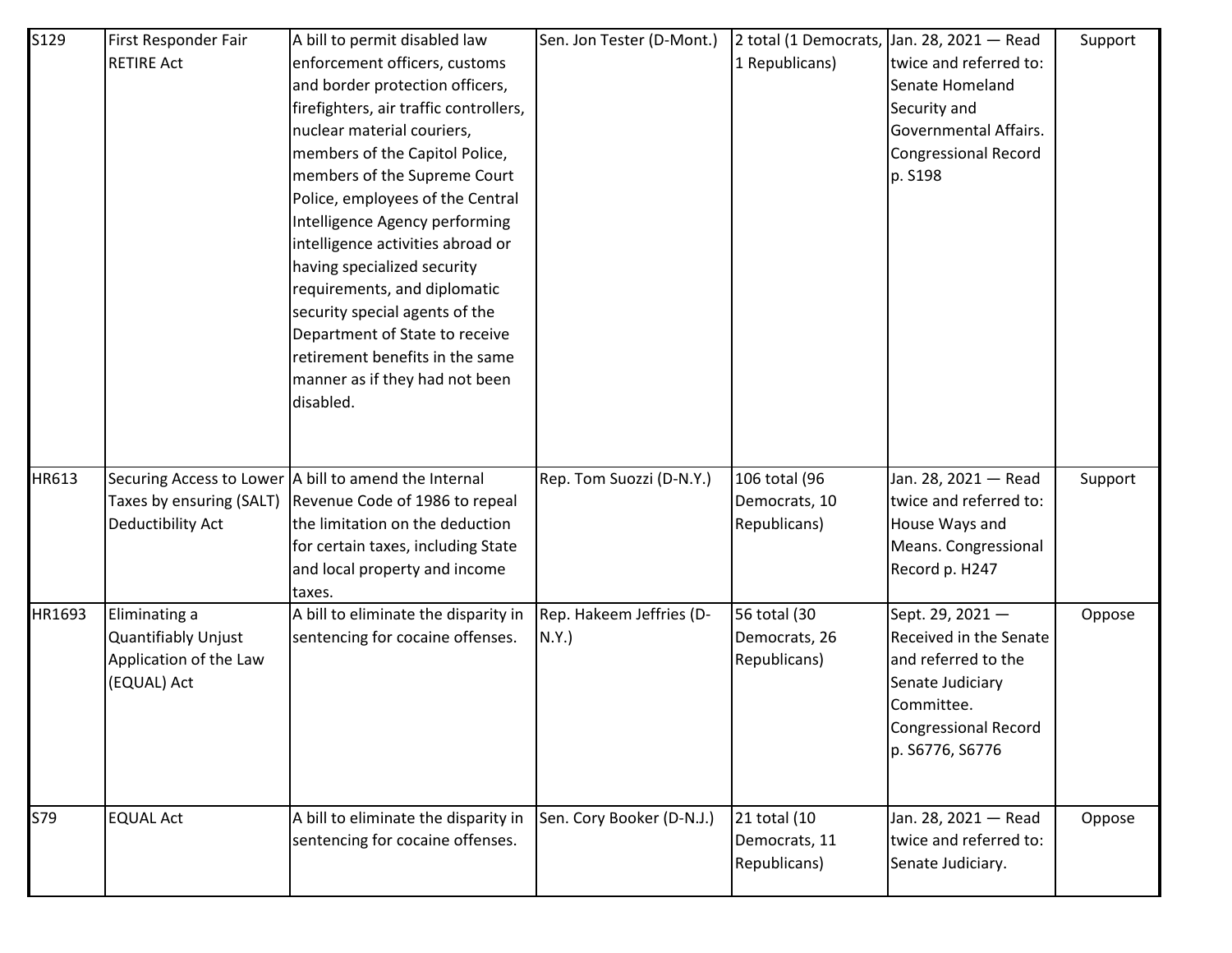| <b>HR677</b> | <b>JUSTICE Act</b>                         | A bill to improve and reform<br>policing practices, accountability<br>and transparency.                                                                                                                                                                                                                                                                                                   | Rep. Pete Stauber (R-<br>Minn.)              | 130 total (130<br>Republicans)                                     | Feb. 1, 2021 - Read<br>twice and referred to:<br>House Administration,<br>House Budget, House<br>Judiciary.                        | Support |
|--------------|--------------------------------------------|-------------------------------------------------------------------------------------------------------------------------------------------------------------------------------------------------------------------------------------------------------------------------------------------------------------------------------------------------------------------------------------------|----------------------------------------------|--------------------------------------------------------------------|------------------------------------------------------------------------------------------------------------------------------------|---------|
| HR903        | Rights for the TSA<br><b>Workforce Act</b> | A bill to enhance the security<br>operations of the Transportation<br>Security Administration and<br>stability of the transportation<br>security workforce by applying the<br>personnel system under title 5,<br>United States Code, to employees<br>of the Transportation Security<br>Administration who provide<br>screening of all passengers and<br>property, and for other purposes. | Rep. Bennie Thompson (D-<br>Miss.)           | 231 total (215<br>Democrats, 15<br>Republicans, 1<br>Independents) | May 16, 2022 -<br>Recieved in the Senate<br>and referred to the<br>Senate Commerce,<br>Science and<br>Transportation<br>Committee. | Support |
| <b>HR946</b> | <b>SALT Act</b>                            | A bill to amend the Internal<br>Revenue Code of 1986 to repeal<br>the dollar limitation on deduction<br>of State and local taxes.                                                                                                                                                                                                                                                         | Rep. Bill Pascrell Jr. (D-N.J.) 15 total (15 | Democrats)                                                         | Feb. 8, 2021 - Read<br>twice and referred to:<br>House Ways and<br>Means. Congressional<br>Record p. H482                          | Support |
| HR1210       | <b>LEOSA Reform Act</b>                    | A bill to amend title 18, United<br>States Code, to improve the Law<br><b>Enforcement Officers Safety Act</b><br>of 2004 and provisions relating to<br>the carrying of concealed<br>weapons by law enforcement<br>officers, and for other purposes.                                                                                                                                       | Rep. Don Bacon (R-Neb.)                      | 58 total (1<br>Democrats, 57<br>Republicans)                       | Feb. 23, 2021 - Read<br>twice and referred to:<br>House Judiciary.<br><b>Congressional Record</b><br>p. H584                       | Support |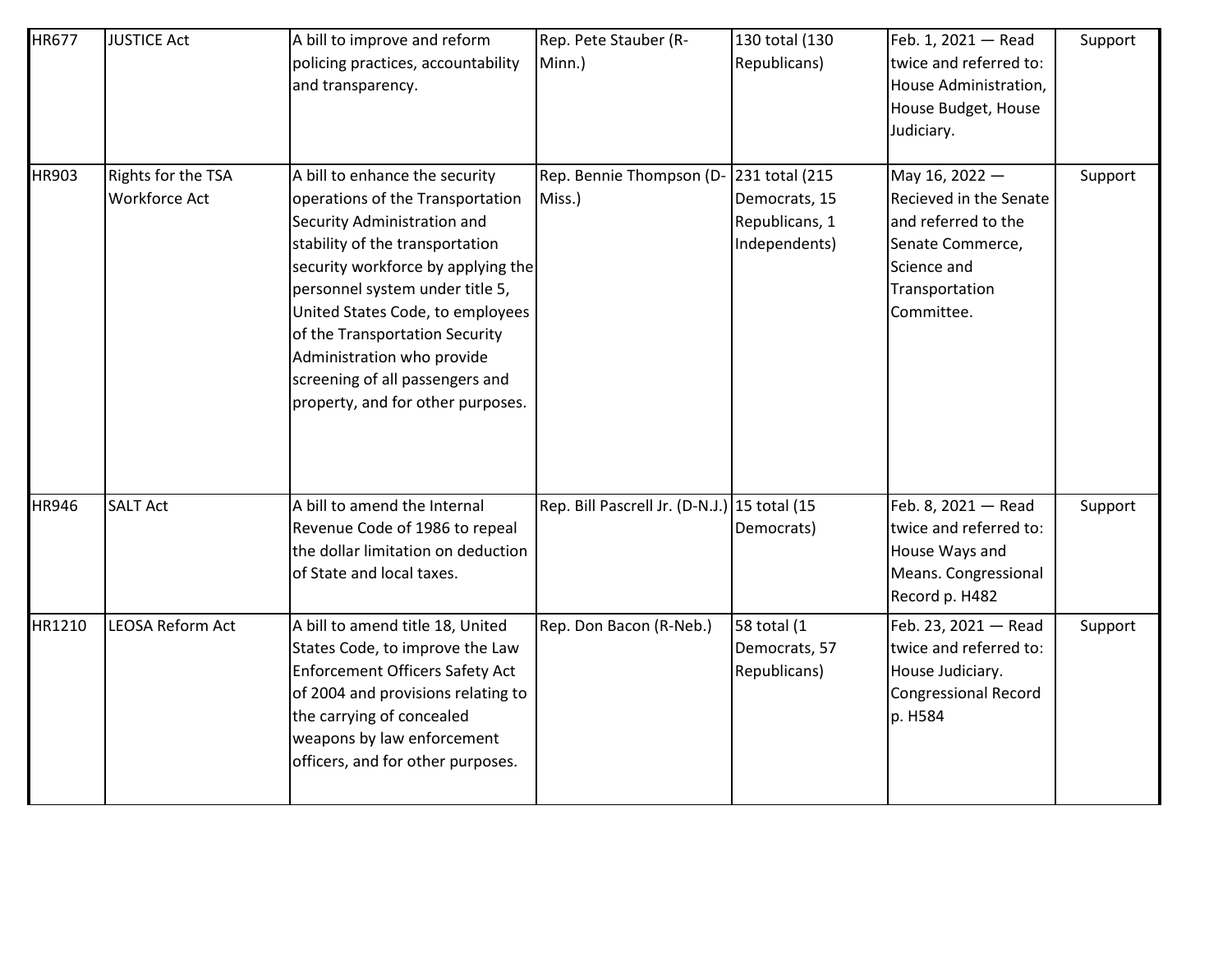| S1610  | <b>LEOSA Reform Act</b>                                                             | A bill to amend title 18, United<br>States Code, to improve the Law<br><b>Enforcement Officers Safety Act</b><br>of 2004 and provisions relating to<br>the carrying of concealed<br>weapons by law enforcement<br>officers, and for other purposes. | Sen. John Kennedy (R-La.)       | $2$ total (2)<br>Republicans)                   | May 13, 2021 - Read<br>twice and referred to:<br>Senate Judiciary.<br><b>Congressional Record</b><br>p. S2521                                  | Support   |
|--------|-------------------------------------------------------------------------------------|-----------------------------------------------------------------------------------------------------------------------------------------------------------------------------------------------------------------------------------------------------|---------------------------------|-------------------------------------------------|------------------------------------------------------------------------------------------------------------------------------------------------|-----------|
| HR1319 | Fiscal 2021 Budget<br><b>Reconciliation Bill</b><br>(Coronavirus Relief<br>Package) | A bill to provide additional relief<br>to address the continued impact<br>of COVID-19 (i.e., coronavirus<br>disease 2019) on the economy,<br>public health, state and local<br>governments, individuals, and<br>businesses.                         | Rep. John Yarmuth (D-Ky.)       |                                                 | March 11, 2021 -<br>Signed by the<br>president.                                                                                                | Undecided |
| HR1280 | George Floyd Justice in<br><b>Policing Act</b>                                      | A bill to hold law enforcement<br>accountable for misconduct in<br>court, improve transparency<br>through data collection, and<br>reform police training and<br>policies.                                                                           | Rep. Karen Bass (D-Calif.)      | 199 total (198<br>Democrats, 1<br>Independents) | March 3, 2021-<br>House Vote 60 Policing<br>Overhaul - Passage.                                                                                | Oppose    |
| S466   | Kelsey Smith Act                                                                    | A bill to hold law enforcement<br>accountable for misconduct in<br>court, improve transparency<br>through data collection, and<br>reform police training and<br>policies.                                                                           | Sen. Jerry Moran (R-Kan.)       | 2 total $(2)$<br>Republicans)                   | Feb. 25, 2021 - Read<br>twice and referred to:<br>Senate Commerce,<br>Science and<br>Transportation.<br><b>Congressional Record</b><br>p. S891 | Support   |
| HR1690 | Act                                                                                 | Defending our Defenders   A bill to amend title 18, United<br>States Code, to make the murder<br>of a Federal, State, or local law<br>enforcement officer a crime<br>punishable by life in prison or<br>death.                                      | Rep. Yvette Herrell (R-<br>N.M. | 28 total (28<br>Republicans)                    | March 9, 2021 - Read<br>twice and referred to:<br>House Judiciary.<br><b>Congressional Record</b><br>p. H1187                                  | Support   |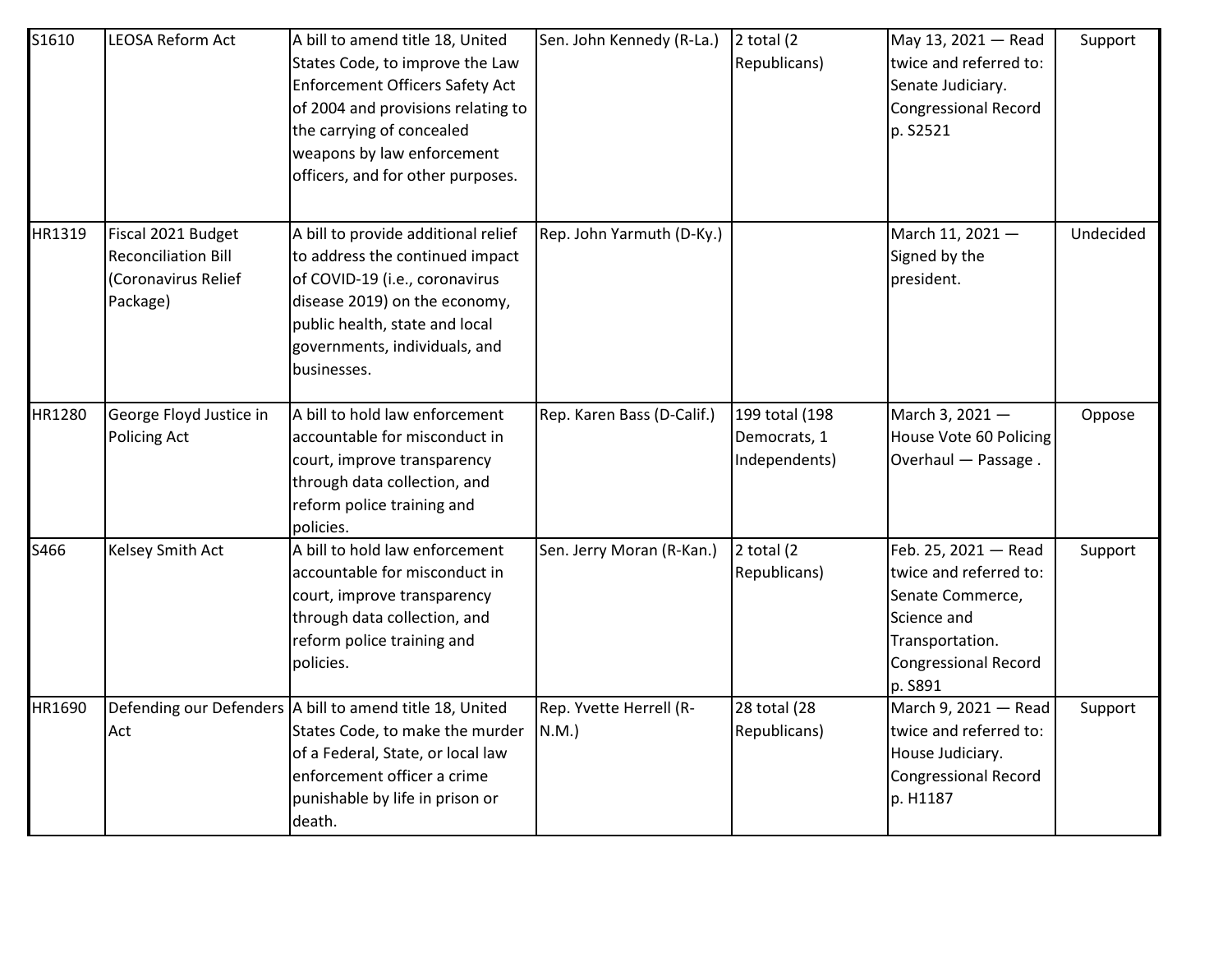| S619   | Act                                                                                  | Defending our Defenders   A bill to amend title 18, United<br>States Code, to make the murder<br>of a Federal, State, or local law<br>enforcement officer a crime<br>punishable by life in prison or<br>death. | Sen. Tom Cotton (R-Ark.)                                         |                                              | March 9, 2021 - Read<br>twice and referred<br>to: Senate Judiciary.<br><b>Congressional Record</b><br>p. S1422                                                                              | Support |
|--------|--------------------------------------------------------------------------------------|----------------------------------------------------------------------------------------------------------------------------------------------------------------------------------------------------------------|------------------------------------------------------------------|----------------------------------------------|---------------------------------------------------------------------------------------------------------------------------------------------------------------------------------------------|---------|
| HR3079 | <b>Protect and Serve Act</b>                                                         | A bill to amend title 18, United<br>States Code, to punish criminal<br>offenses targeting law<br>enforcement officers, and for<br>other purposes.                                                              | Rep. John Rutherford (R-<br>Fla.)                                | 86 total (6<br>Democrats, 80<br>Republicans) | May 11, 2021 - Read<br>twice and referred to:<br>House Judiciary.<br><b>Congressional Record</b><br>p. H2193                                                                                | Support |
| S774   | <b>Protect and Serve Act</b>                                                         | A bill to amend title 18, United<br>States Code, to punish criminal<br>offenses targeting law<br>enforcement officers, and for<br>other purposes.                                                              | Sen. Thom Tillis (R-N.C.)                                        | 23 total (23<br>Republicans)                 | March 16, 2021 -<br>Read twice and<br>referred to: Senate<br>Judiciary.<br><b>Congressional Record</b>                                                                                      | Support |
| S921   | Jaime Zapata and Victor<br>Avila Federal Law<br><b>Enforcement Protection</b><br>Act | A bill to amend title 18, United<br>States Code, to further protect<br>officers and employees of the<br>United States.                                                                                         | Sen. John Cornyn (R-Texas) 15 total (8                           | Democrats, 7<br>Republicans)                 | Nov. 18, 2021-<br>Signed by the<br>president.                                                                                                                                               | Support |
| S1014  | <b>First Step</b><br><b>Implementation Act</b>                                       | A bill to amend the Omnibus<br>Crime Control and Safe Streets Act III.)<br>of 1968 to reauthorize the<br>residential substance use disorder<br>treatment program.                                              | Sen. Richard J. Durbin (D-                                       | 12 total (8<br>Democrats, 4<br>Republicans)  | July 12, 2021 -<br>Reported to the<br>Senate by the Senate<br><b>Judiciary Committee</b><br>and placed on the<br>Senate Legislative<br>Calendar.<br><b>Congressional Record</b><br>p. S4828 | Oppose  |
| S1046  | <b>Residential Substance</b><br>Use Disorder Treatment<br>Act                        | A bill to amend the Omnibus<br>Crime Control and Safe Streets Act<br>of 1968 to reauthorize the<br>residential substance use disorder<br>treatment program.                                                    | Sen. John Cornyn (R-Texas) 9 total (5 Democrats, July 30, 2021 - | 4 Republicans)                               | Measure passed in the<br>Senate by unanimous<br>consent. Congressional<br>Record p. S5223                                                                                                   | Support |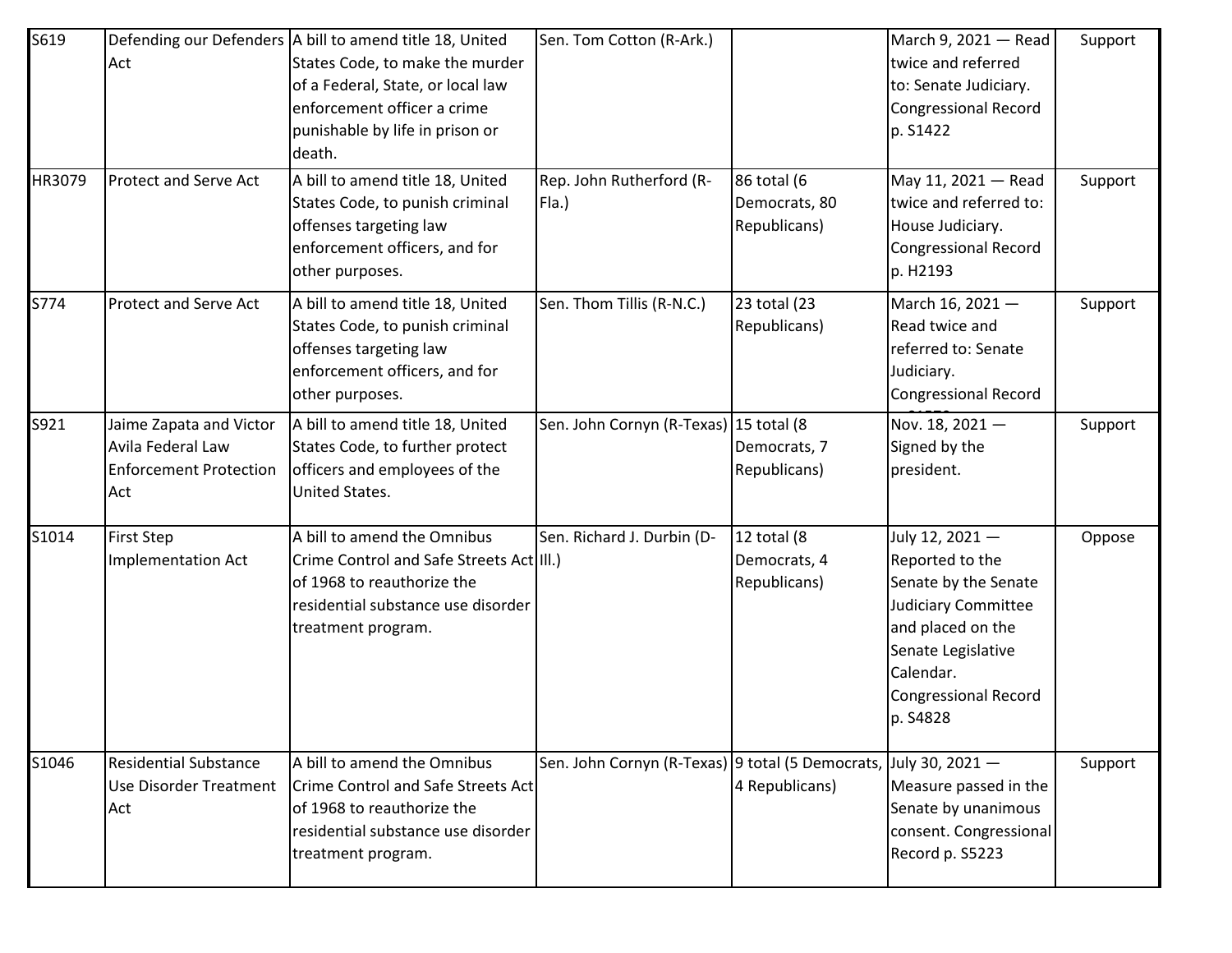| HR4200         | <b>Residential Substance</b><br><b>Use Disorder Treatment</b><br>Act                        | A bill to amend the Omnibus<br>Crime Control and Safe Streets Act Texas)<br>of 1968 to reauthorize the<br>residential substance use disorder<br>treatment program.                                                                                                                                                                | Rep. Sheila Jackson Lee (D- 6 total (2 Democrats, June 28, 2021 - Read Support | 4 Republicans)                                  | twice and referred to:<br>House Judiciary.<br><b>Congressional Record</b><br>p. H3239                             |         |
|----------------|---------------------------------------------------------------------------------------------|-----------------------------------------------------------------------------------------------------------------------------------------------------------------------------------------------------------------------------------------------------------------------------------------------------------------------------------|--------------------------------------------------------------------------------|-------------------------------------------------|-------------------------------------------------------------------------------------------------------------------|---------|
| <b>HRES283</b> | establishing a "Bill of<br>States law enforcement<br>officers.                              | A resolution in support of $\vert$ A resolution establishing a "Bill of $\vert$ Rep. Lee Zeldin (R-N.Y.)<br>Rights" to support United States<br>Rights" to support United law enforcement personnel<br>nationwide in their work to<br>protect our communities.                                                                    |                                                                                | 17 total (17<br>Republicans)                    | March 26, 2021 -<br>Read twice and<br>referred to: House<br>Judiciary.<br><b>Congressional Record</b><br>p. H1692 | Support |
| HR2337         | <b>Public Servants</b><br><b>Protection and Fairness</b><br>Act                             | A bill to amend title II of the Social Rep. Richard E. Neal (D-<br>Security Act to provide an<br>equitable Social Security formula<br>for individuals with noncovered<br>employment and to provide relief<br>for individuals currently affected<br>by the Windfall Elimination<br>Provision.                                      | Mass.)                                                                         | 183 total (182<br>Democrats, 1<br>Independents) | April 1, 2021 - Read<br>twice and referred to:<br>House Ways and<br>Means. Congressional<br>Record p. H1705       | Support |
| S1502          | Confidentiality<br><b>Opportunities for Peer</b><br>Support (COPS)<br><b>Counseling Act</b> | A bill to make Federal law<br>enforcement officer peer support Masto (D-Nev.)<br>communications confidential, and<br>for other purposes.                                                                                                                                                                                          | Sen. Catherine Cortez                                                          | 10 total (7<br>Democrats, 3<br>Republicans)     | Nov. 18, 2021-<br>Signed by the<br>president.                                                                     | Support |
| S1511          | Responders Act                                                                              | Protecting America's First A bill to amend the Omnibus<br>Crime Control and Safe Streets Act lowa)<br>of 1968 with respect to payments<br>to certain public safety officers<br>who have become permanently<br>and totally disabled as a result of<br>personal injuries sustain in the<br>line of duty, and for other<br>purposes. | Sen. Charles E. Grassley (R-18 total (13                                       | Democrats, 5<br>Republicans)                    | Nov. 18, 2021-<br>Signed by the<br>president.                                                                     | Support |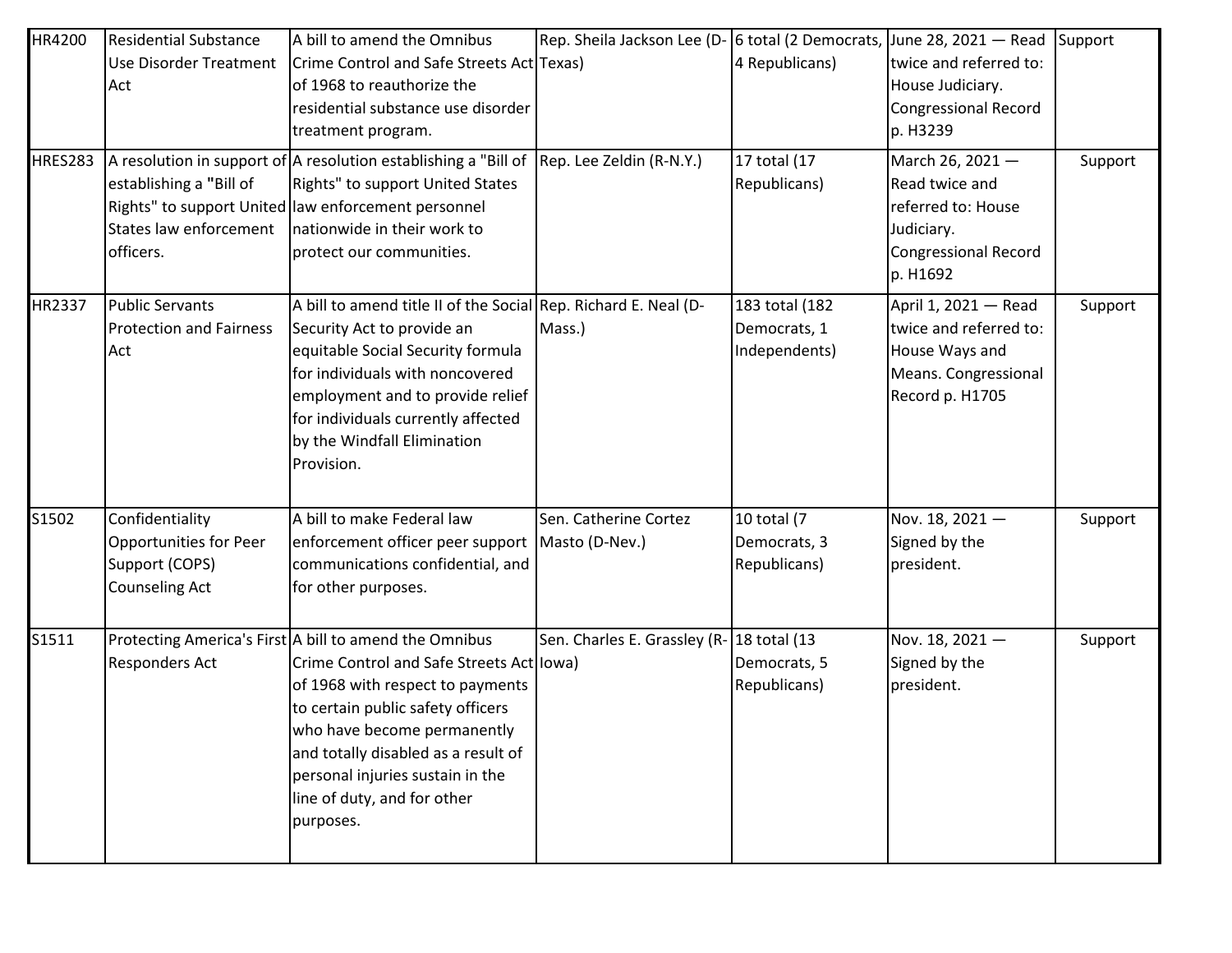| HR2936 | <b>Responders Act</b>                                                                                                                  | Protecting America's First A bill to amend the Omnibus<br>Crime Control and Safe Streets Act<br>of 1968 with respect to payments<br>to certain public safety officers<br>who have become permanently<br>and totally disabled as a result of<br>personal injuries sustain in the<br>line of duty, and for other<br>purposes. | Rep. Bill Pascrell Jr. (D-N.J.) 24 total (13 | Democrats, 11<br>Republicans)                                     | April 30, 2021 - Read<br>twice and referred to:<br>House Judiciary.<br><b>Congressional Record</b><br>p. H2133                                                           | Support |
|--------|----------------------------------------------------------------------------------------------------------------------------------------|-----------------------------------------------------------------------------------------------------------------------------------------------------------------------------------------------------------------------------------------------------------------------------------------------------------------------------|----------------------------------------------|-------------------------------------------------------------------|--------------------------------------------------------------------------------------------------------------------------------------------------------------------------|---------|
| HR2954 | Securing a Strong<br><b>Retirement Act</b>                                                                                             | A bill to increase retirement<br>savings, simplify and clarify<br>retirement plan rules.                                                                                                                                                                                                                                    | Rep. Richard E. Neal (D-<br>Mass.)           | 103 total (54<br>Democrats, 48<br>Republicans, 1<br>Independents) | March 30, 2022 -<br>Recieved in the Senate<br>and referred to the<br>Senate Finance<br>Committee.<br><b>Congressional Record</b><br>p. S1866, S1866                      | Support |
| HR2960 | Law Enforcement<br>Officers Safety (LEOSA)<br><b>COVID Extension Act</b>                                                               | A bill to amend title 18, United<br>States Code, to provide an<br>exception for certain qualified<br>retired law enforcement officers<br>to carry a concealed firearm.                                                                                                                                                      | Rep. Don Bacon (R-Neb.)                      |                                                                   | May 4, 2021 - Read<br>twice and referred to:<br>House Judiciary.<br><b>Congressional Record</b><br>p. H2139                                                              | Support |
| HR2992 | <b>Traumatic Brain Injury</b><br>and Post-Traumatic<br><b>Stress Disorder (TBI and</b><br>PTSD) Law Enforcement<br><b>Training Act</b> | A bill to direct the Attorney<br>General to develop crisis<br>intervention training tools for use<br>by first responders related to<br>interacting with persons who have<br>a traumatic brain injury, another<br>form of acquired brain injury, or<br>post-traumatic stress disorder.                                       | Rep. Bill Pascrell Jr.<br>$(D -$<br>N.J.     | 13 total (10<br>Democrats, 3<br>Republicans)                      | May 19, 2022 -<br>Recieved in the Senate<br>and referred to the<br>Senate Judiciary<br>Committee. (In the<br>legislative day that<br>began on Tuesday,<br>May 17, 2022.) | Support |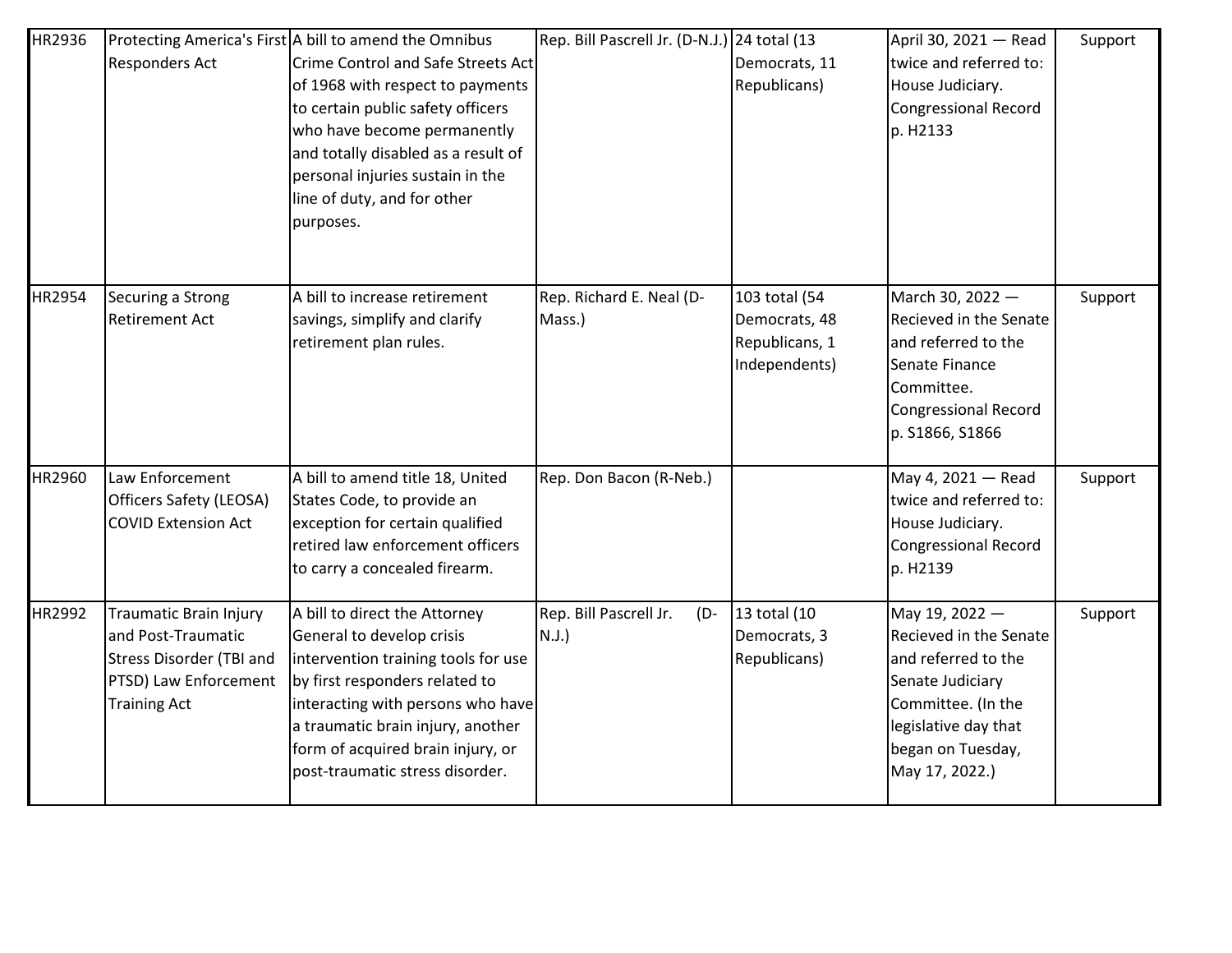| HR3060 | <b>Putting Our First</b><br><b>Responders First Act</b> | A bill to amend the Internal<br>Revenue Code of 1986 to allow<br>first responders to continue to<br>exclude service-connected<br>disability pension payments after<br>reaching the age of retirement.                                                        | Rep. Ralph Norman (R-<br>S.C.       | 10 total (1<br>Democrats, 9<br>Republicans)  | May 7, 2021 - Read<br>twice and referred to:<br>House Ways and<br>Means. Congressional<br>Record p. H2151                                                                                                                                | Support |
|--------|---------------------------------------------------------|--------------------------------------------------------------------------------------------------------------------------------------------------------------------------------------------------------------------------------------------------------------|-------------------------------------|----------------------------------------------|------------------------------------------------------------------------------------------------------------------------------------------------------------------------------------------------------------------------------------------|---------|
| S1618  | <b>Putting Our First</b><br><b>Responders First Act</b> | A bill to amend the Internal<br>Revenue Code of 1986 to allow<br>first responders to continue to<br>exclude service-connected<br>disability pension payments after<br>reaching the age of retirement.                                                        | Sen. Steve Daines (R-<br>Mont.)     |                                              | 1 total (1 Democrats) May 13, 2021 - Read<br>twice and referred to:<br>Senate<br>Finance.Congressional<br>Record p. S2522                                                                                                                | Support |
| HR6943 | <b>Public Safety Officer</b><br>Support Act             | A bill to amend the Omnibus<br>Crime Control and Safe Streets Act<br>of 1968 to authorize public safety<br>officer death benefits to officers<br>suffering from post-traumatic<br>stress disorder or acute stress<br>disorder.                               | Rep. David Trone (D-Md.)            | 48 total (30<br>Democrats, 18<br>Repubicans) | May 19, 2022 -<br>Recieved in the Senate<br>and referred to the<br>Senate Judiciary<br>Committee. (In the<br>legislative day that<br>began on Tuesday,<br>May 17, 2022.)<br><b>Congressional Record</b><br>p. S2618, S2619               | Support |
| S3635  | <b>Public Safety Officer</b><br>Support Act             | A bill to amend the Omnibus<br>Crime Control and Safe Streets Act III.)<br>of 1986 to authorize public safety<br>officer death benefits to officers<br>suffering from post-traumatic<br>stress disorder or acute stress<br>disorder, and for other purposes. | Sen. Tammy Duckworth (D-11 total (7 | Democrats, 4<br>Republicans)                 | May 26, 2022 - Full<br>committee<br>consideration and<br>markup held by the<br>Senate Judiciary<br>Committee. May 26,<br>2022 - Committee<br>Vote: Ordered<br>reported favorably to<br>the full Senate (as<br>amended) by voice<br>vote. | Support |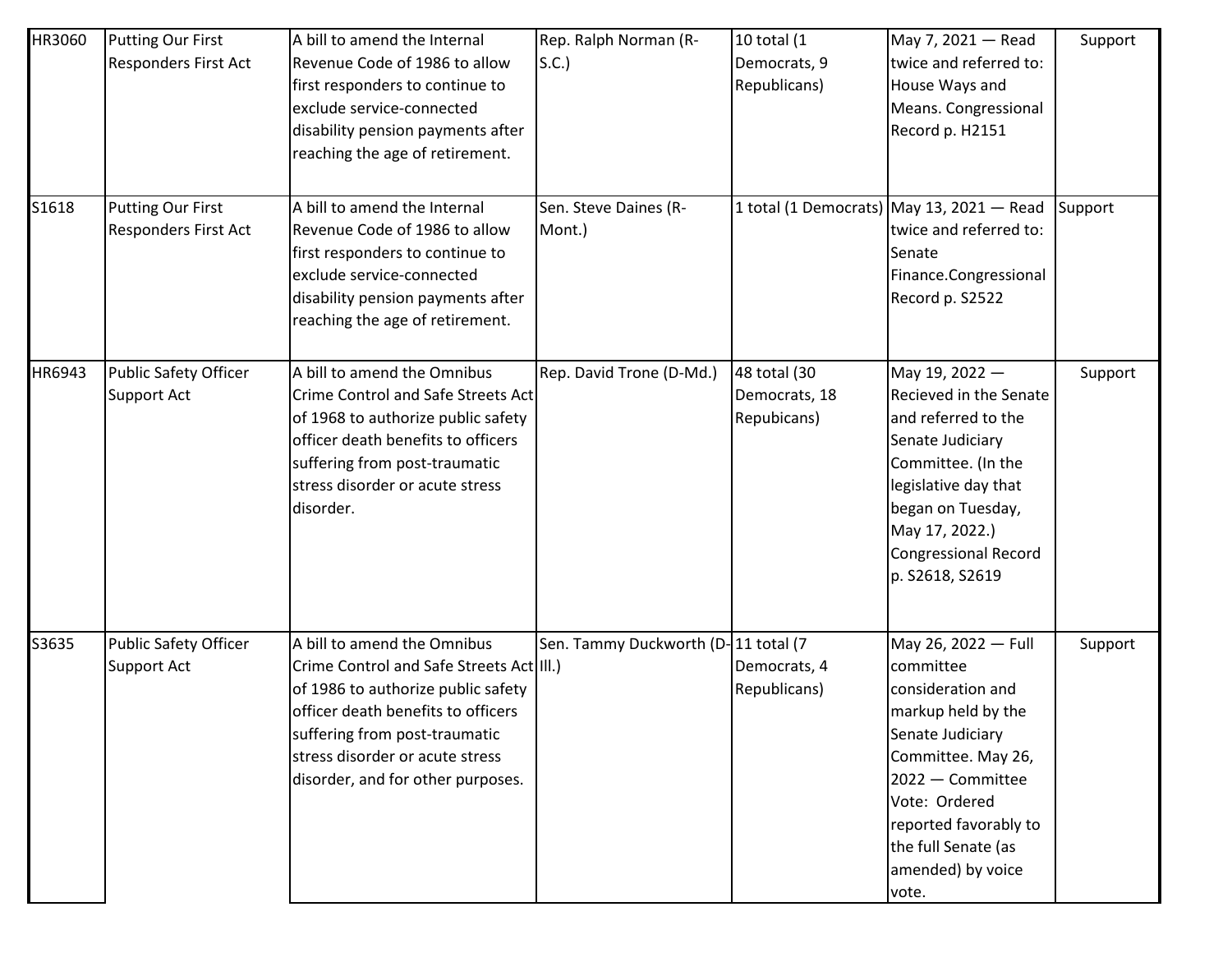| S1597  | Act                                               | Lifesaving Gear for Police   A bill to ensure America's law<br>enforcement officers have access<br>to lifesaving equipment needed to<br>defend themselves and civilians<br>from attacks by terrorists and<br>violent criminals. | Sen. Patrick J. Toomey (R-<br> Pa.      | 7 total (7<br>Republicans)                    | May 12, 2021 - Read<br>twice and referred<br>to: Senate Homeland<br>Security and<br>Governmental Affairs. | Support |
|--------|---------------------------------------------------|---------------------------------------------------------------------------------------------------------------------------------------------------------------------------------------------------------------------------------|-----------------------------------------|-----------------------------------------------|-----------------------------------------------------------------------------------------------------------|---------|
| HR3080 | Back the Blue Act                                 | A bill to protect law enforcement<br>officers, and for other purposes.                                                                                                                                                          | Rep. Don Bacon (R-Neb.)                 | 22 total (22<br>Republicans)                  | May 11, 2021 - Read<br>twice and referred to:<br>House Judiciary.                                         | Support |
| S1599  | Back the Blue Act                                 | A bill to protect law enforcement<br>officers, and for other purposes.                                                                                                                                                          | Sen. John Cornyn (R-Texas) 21 total (21 | Republicans)                                  | May 12, 2021 - Read<br>twice and referred to:<br>Senate Judiciary.                                        | Support |
| HR3096 | Officer Service Weapon<br>Purchase Act            | Federal Law Enforcement A bill to allow Federal law<br>enforcement officers to purchase<br>retired service weapons.                                                                                                             | Rep. Val B. Demings (D-<br> F a.        | 3 total (3<br>Republicans)                    | May 11, 2021 - Read<br>twice and referred to:<br>House Judiciary.                                         | Support |
| HR3131 | Act                                               | David Dorn Back the Blue A bill to subsidize the salaries of<br>State and local law enforcement<br>officers and promote officer hiring<br>and retention, and for other<br>purposes.                                             | Rep. Rodney Davis (R-III.)              | 21 total (21<br>Republicans)                  | May 12, 2021 - Read<br>twice and referred to:<br>House Judiciary.                                         | Support |
| HR3153 | Restoring the Armed<br><b>Career Criminal Act</b> | A bill to amend title 18, United<br>States Code, relating to<br>sentencing of armed career<br>criminals.                                                                                                                        | Rep. David Kustoff (R-<br>Tenn.)        | $1$ total $(1)$<br>Republicans)               | May 12, 2021 - Read<br>twice and referred to:<br>House Judiciary.                                         | Support |
| S1586  | Restoring the Armed<br><b>Career Criminal Act</b> | A bill to amend title 18, United<br>States Code, relating to<br>sentencing of armed career<br>criminals.                                                                                                                        | Sen. Tom Cotton (R-Ark.)                | 2 total $(2)$<br>Republicans)                 | May 12, 2021 - Read<br>twice and referred to:<br>Senate Judiciary.                                        | Support |
| HR3172 | <b>HELPER Act</b>                                 | A bill to amend the National<br>Housing Act to establish a<br>mortgage insurance program for<br>first responders.                                                                                                               | Rep. John Rutherford (R-<br>Fla.)       | 68 total (39<br>Democrats, 29<br>Republicans) | May 13, 2021 - Read<br>twice and referred to:<br><b>House Financial</b><br>Services.                      |         |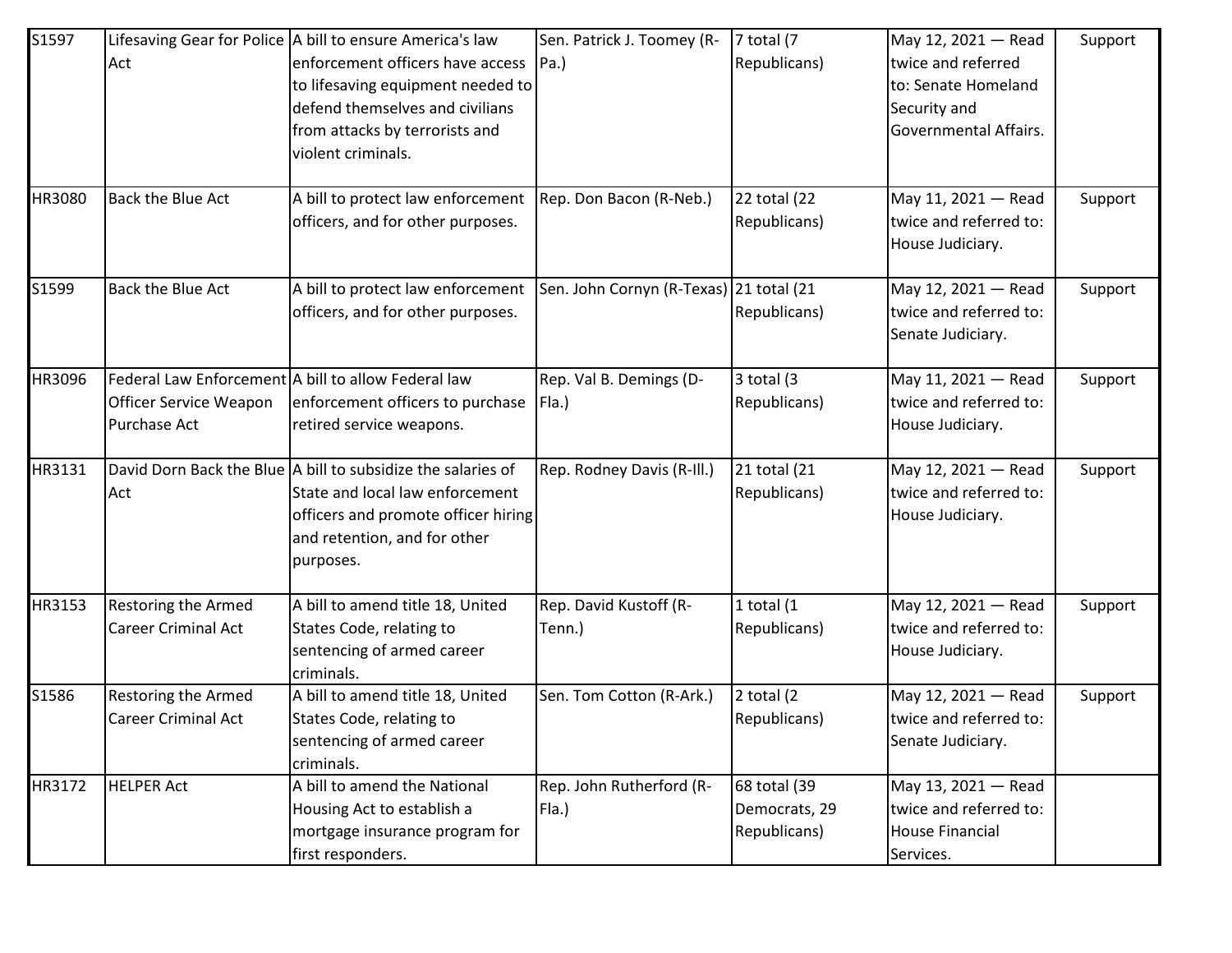| S2981  | Homes for Every Local<br>Protector, Educator, and<br>Responder (HELPER) Act     | A bill to amend the National<br>Housing Act to establish a<br>mortgage insurance program for<br>first responders.                                                                                                 | Sen. Marco Rubio (R-Fla.)                          | 11 total (6<br>Democrats, 5<br>Republicans)   | Oct. 7, 2021 - Read<br>twice and referred to:<br>Senate Banking,<br>Housing and Urban<br>Affairs.               |         |
|--------|---------------------------------------------------------------------------------|-------------------------------------------------------------------------------------------------------------------------------------------------------------------------------------------------------------------|----------------------------------------------------|-----------------------------------------------|-----------------------------------------------------------------------------------------------------------------|---------|
| HR3225 | Public Safety Employer-<br><b>Employee Cooperation</b><br>Act                   | A bill to provide collective<br>bargaining rights for public safety<br>officers employed by States or<br>their political subdivisions, and for<br>other purposes.                                                 | Rep. Pete Stauber (R-<br>Minn.)                    | 32 total (22<br>Democrats, 10<br>Republicans) | May 13, 2021 - Read<br>twice and referred to:<br>House Education and<br>Labor. Congressional<br>Record p. H2314 | Support |
| S1649  | <b>Probation Officers</b><br><b>Protection Act</b>                              | A bill to amend section 3606 of<br>title 18, United States Code, to<br>grant probation officers authority<br>to arrest hostile third parties who<br>obstruct or impede a probation<br>in the performance of       | Sen. Thom Tillis (R-N.C.)                          | 4 total (4<br>Republicans)                    | May 13, 2021 - Read<br>twice and referred to:<br>Senate Judiciary.<br><b>Congressional Record</b><br>p. S2522   | Support |
| HR3248 | American Body-worn<br>Camera (ABC) Act                                          | A bill to amend the Omnibus<br>Crime Control and Safe Streets Act Miss.)<br>of 1968 to establish a body-worn<br>camera partnership grant<br>program.                                                              | Rep. Michael Guest (R-                             | 1 total (1 Democrat)                          | May 14, 2021 - Read<br>twice and referred to:<br>House Judiciary.<br><b>Congressional Record</b><br>p. H2355    | Support |
| HR3250 | Law In Civilian<br><b>Establishments (POLICE)</b><br>Act                        | Protecting Officers of the A bill to amend title 18, United<br>States Code, to permit uniformed<br>law enforcement officers to carry<br>agency-issued firearms in certain<br>Federal facilities.                  | Rep. Trey Hollingsworth (R-3 total (3)<br>$Ind.$ ) | Republicans)                                  | May 14, 2021 - Read<br>twice and referred to:<br>House Judiciary.<br><b>Congressional Record</b><br>p. H2356    | Support |
| HR4148 | <b>Expanding Health Care</b><br><b>Options for Early</b><br><b>Retirees Act</b> | A bill to amend title XVIII of the<br>Social Security Act to provide an<br>option for first responders age 50<br>to 64 who are separated from<br>service due to retirement or<br>disability to buy into Medicare. | Rep. Tom Malinowski (D-<br>$N.J.$ )                | 32 total (32<br>Democrats)                    | June 24, 2021 - Read<br>twice and referred to:<br>House Energy and<br>Commerce, House<br>Ways and Means.        | Support |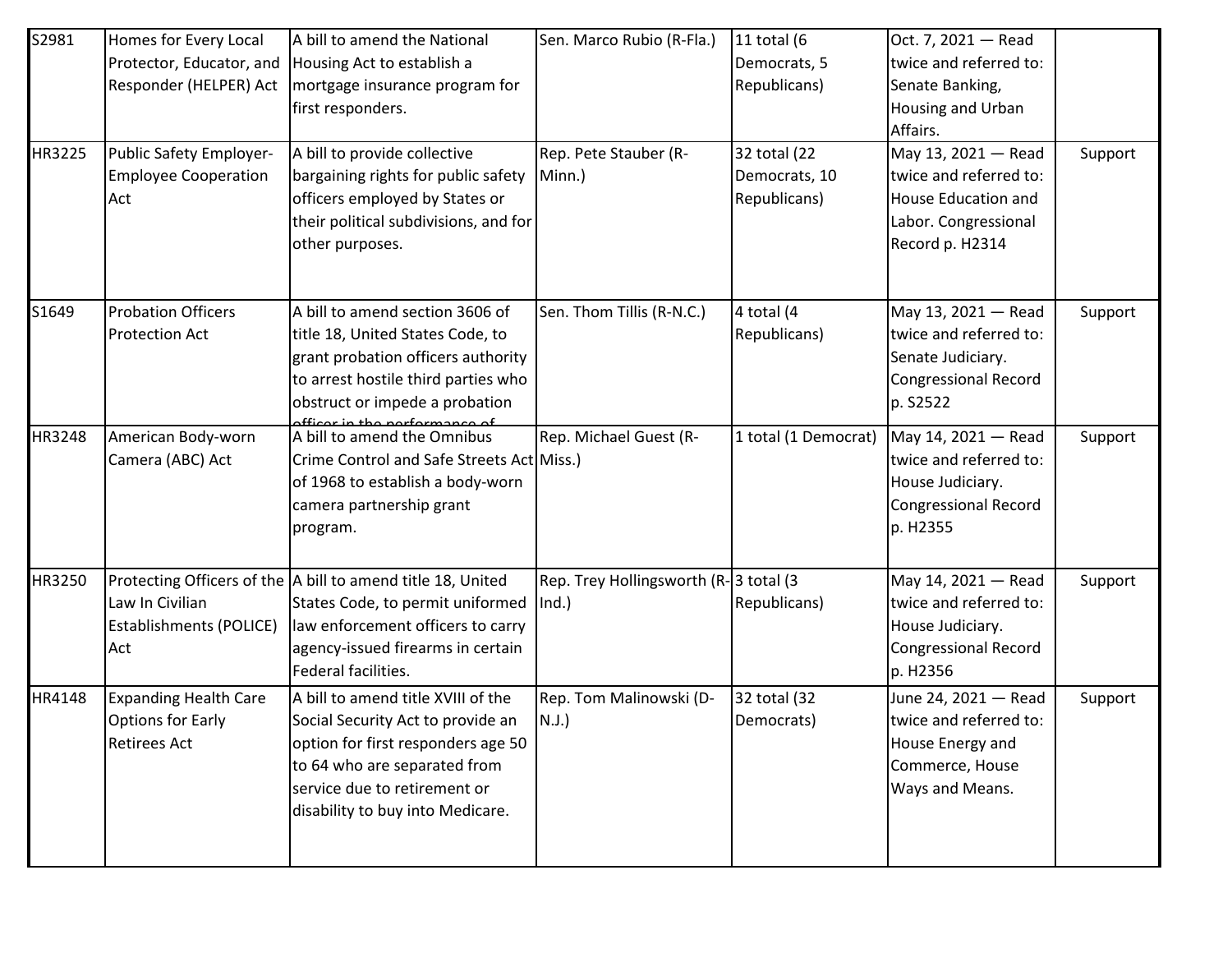| S2236 | <b>Expanding Health Care</b><br>Options for Early<br><b>Retirees Act</b> | A bill to amend title XVIII of the<br>Social Security Act to provide an<br>option for first responders age 50<br>to 64 who are separated from<br>service due to retirement or<br>disability to buy into Medicare.                                                                                           | Sen. Sherrod Brown (D-<br>Ohio)  | 1 total (1 Democrat)                        | June 24, 2021 - Read<br>twice and referred to:<br>Senate Finance.<br><b>Congressional Record</b><br>p. S4773                                                                                                                             | Support |
|-------|--------------------------------------------------------------------------|-------------------------------------------------------------------------------------------------------------------------------------------------------------------------------------------------------------------------------------------------------------------------------------------------------------|----------------------------------|---------------------------------------------|------------------------------------------------------------------------------------------------------------------------------------------------------------------------------------------------------------------------------------------|---------|
| S2151 | <b>Strong Communities Act</b>                                            | A bill to amend the Omnibus<br>Crime Control and Safe Streets Act<br>of 1968 to provide that COPS<br>grant funds may be used for local<br>law enforcement recruits to<br>attend schools or academies if the<br>recruits agree to serve in precincts<br>of law enforcement agencies in<br>their communities. | Sen. Gary Peters (D-Mich.)       | 12 total (8<br>Democrats, 4<br>Republicans) | May 19, 2022 - Full<br>committee<br>consideration and<br>markup held by the<br>Senate Judiciary<br>Committee. May 19,<br>2022 - Committee<br>Vote: Ordered<br>reported favorably to<br>the full Senate (as<br>amended) by voice<br>vote. | Support |
| S2426 | Fund the Police Act                                                      | A bill to transfer unobligated<br>COVID relief funds to the<br>Department of Justice for the<br>COPS Hiring Program, and for<br>other purposes.                                                                                                                                                             | Sen. Tom Cotton (R-Ark.)         |                                             | July 21, 2021 - Read<br>twice and referred to:<br>Senate Finance.<br><b>Congressional Record</b><br>p. S5018                                                                                                                             | Support |
| S2629 | <b>Better Cybercrime</b><br>Metrics Act                                  | A bill to establish cybercrime<br>reporting mechanisms, and for<br>other purposes.                                                                                                                                                                                                                          | Sen. Brian Schatz (D-<br>Hawaii) | 2 Republicans)                              | 5 total (3 Democrats, May 5, 2022 – Signed<br>by the president.                                                                                                                                                                          | Support |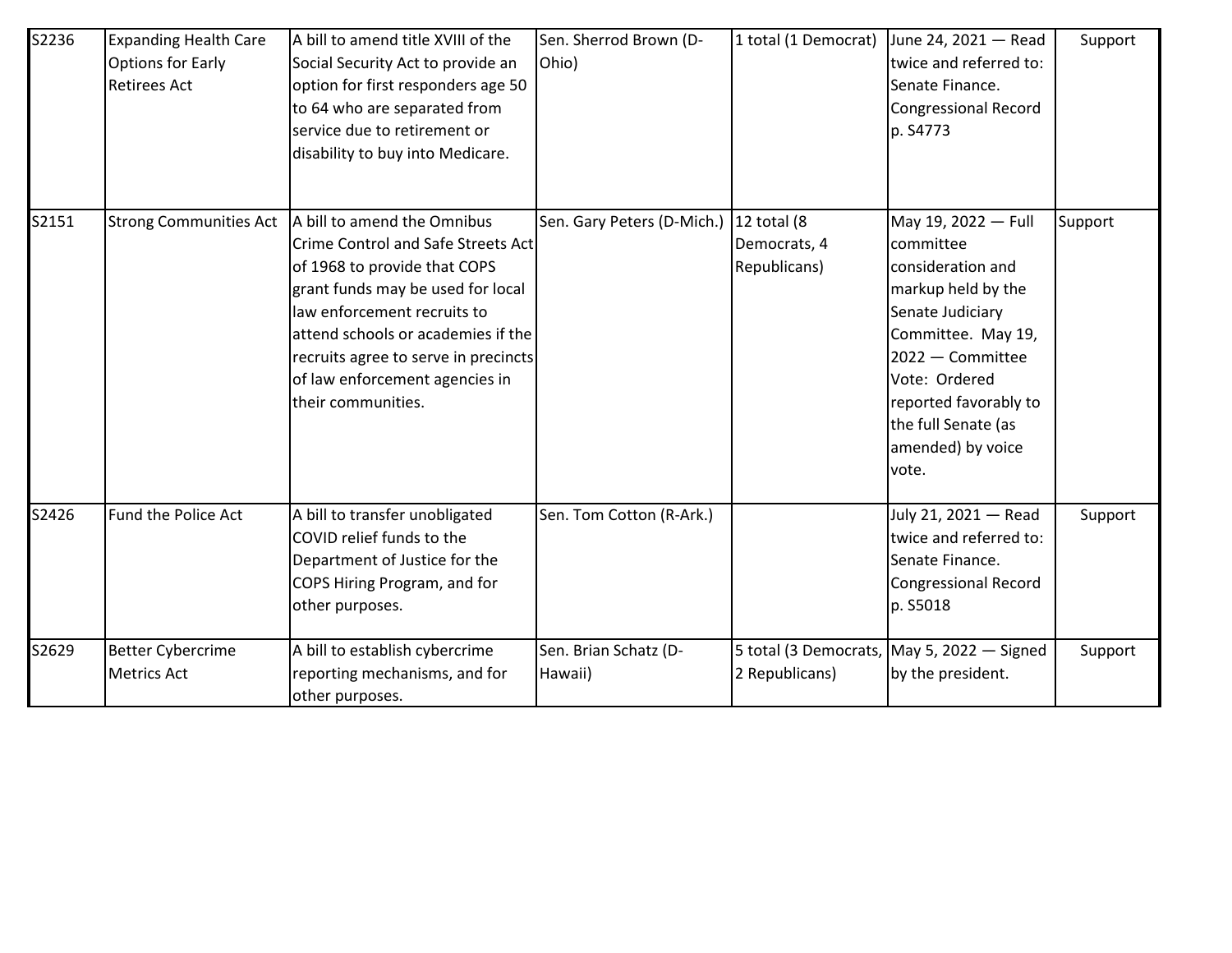| HR4977 | <b>Better Cybercrime</b><br>Metrics Act                               | A bill to establish cybercrime<br>reporting mechanisms, and for<br>other purposes.                                                                                                                                                                                                                   | Rep. Abigail Spanberger (D-<br>$Va.$ ) | 18 total (10<br>Democrats, 8<br>Republicans) | Dec. 8, 2021 - Full<br>committee<br>consideration and<br>markup held by the<br><b>House Judiciary</b><br>Committee. Dec. 8,<br>2021 - Committee<br>Vote: Ordered<br>reported favorably to<br>the full House (as<br>amended) by voice<br>vote. | Support   |
|--------|-----------------------------------------------------------------------|------------------------------------------------------------------------------------------------------------------------------------------------------------------------------------------------------------------------------------------------------------------------------------------------------|----------------------------------------|----------------------------------------------|-----------------------------------------------------------------------------------------------------------------------------------------------------------------------------------------------------------------------------------------------|-----------|
| HR5382 | Providing Officers With<br><b>Electronic Resources</b><br>(POWER) Act | A bill to provide grants to State,<br>local, territorial, and Tribal law<br>enforcement agencies to<br>purchase chemical screening<br>devices and train personnel to use<br>chemical screening devices in<br>order to enhance law<br>enforcement efficiency and<br>protect law enforcement officers. | Rep. Conor Lamb (D-Pa.)                | 6 total (3 Democrats,<br>3 Republicans)      | Sept. 27, 2021 $-$ Read<br>twice and referred to:<br>House Judiciary.<br><b>Congressional Record</b><br>p. H5462                                                                                                                              | Support   |
| S2853  | <b>POWER Act</b>                                                      | A bill to provide grants to State,<br>local, territorial, and Tribal law<br>enforcement agencies to<br>purchase chemical screening<br>devices and train personnel to use<br>chemical screening devices in<br>order to enhance law                                                                    | Sen. Sherrod Brown (D-<br>Ohio)        | 14 total (8<br>Democrats, 6<br>Republicans)  | Sept. 27, 2021 - Read<br>twice and referred<br>to: Senate Judiciary.                                                                                                                                                                          | Undecided |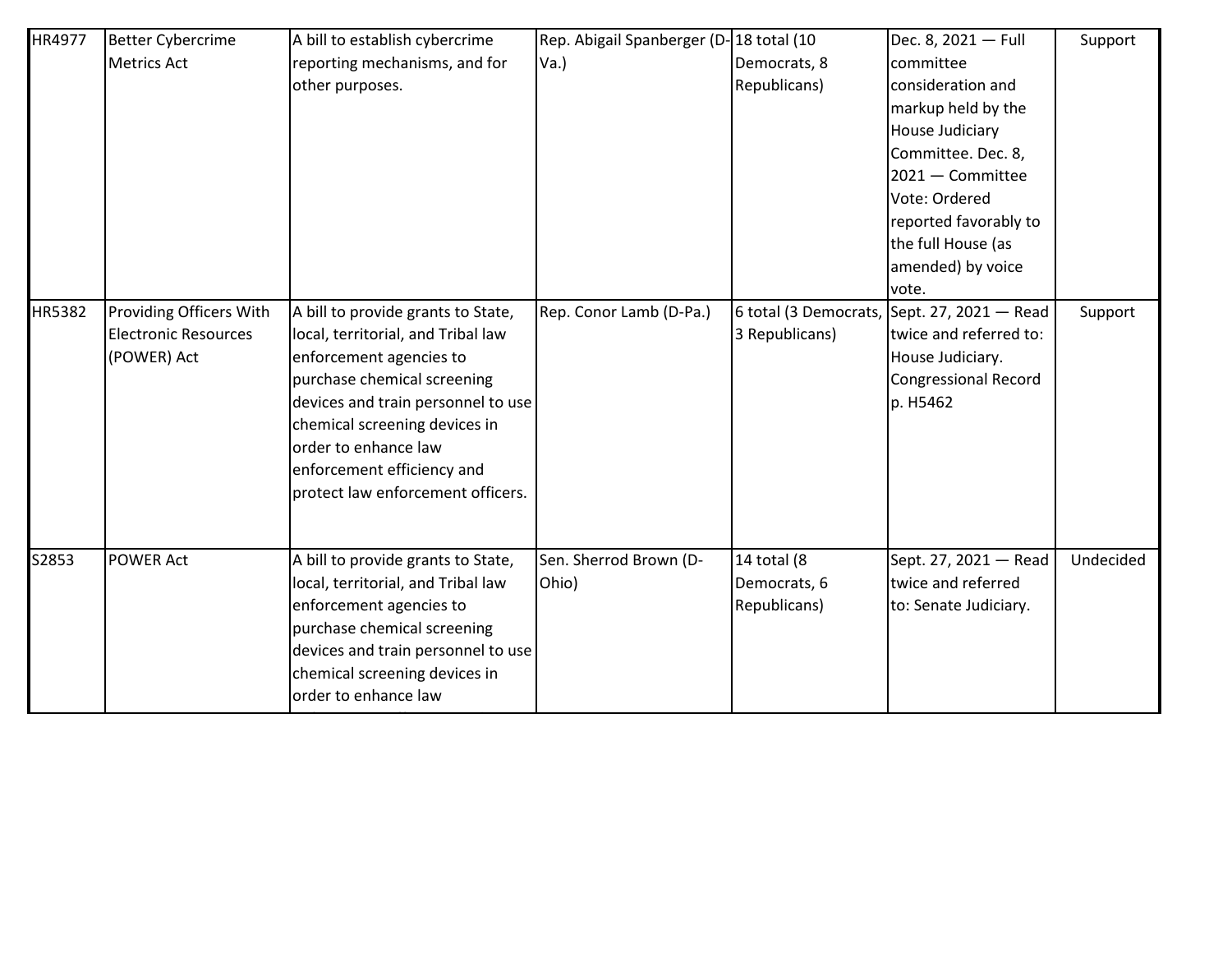| HR5723         | Social Security 2100: A<br><b>Sacred Trust</b>                                                     | A bill to protect our Social Security Rep. John B. Larson (D-<br>system and improve benefits for<br>current and future generations.                                                                                                            | Conn.)                                                                      | 202 total (201<br>Democrats, 1<br>Independents)                  | Oct. 26, 2021 - Read<br>twice and referred to:<br>House Education and<br>Labor, House Energy<br>and Commerce, House<br>Ways and Means.<br>Congressional Record<br>p. H5929-H5930 | Undecided |
|----------------|----------------------------------------------------------------------------------------------------|------------------------------------------------------------------------------------------------------------------------------------------------------------------------------------------------------------------------------------------------|-----------------------------------------------------------------------------|------------------------------------------------------------------|----------------------------------------------------------------------------------------------------------------------------------------------------------------------------------|-----------|
| <b>HR 5587</b> | Postal Police Reform Act                                                                           | A bill to amend title 18, United<br>States Code, to modify the role<br>and duties of United States Postal<br>Service police officers.                                                                                                          | Rep. Andrew Garbarino (R-3 total (2 Democrats, Oct. 15, 2021 - Read<br>N.Y. | 1 Republican)                                                    | twice and referred<br>to: House Judiciary,<br>House Oversight and<br>Reform. Congressional<br>Record p. H5638                                                                    | Support   |
| <b>HR5727</b>  | <b>Public Service Freedom</b><br>to Negotiate Act                                                  | A bill to secure the rights of public Rep. Matt Cartwright (D-<br>employees to organize, act<br>concertedly, and bargain<br>collectively, which safeguard the<br>public interest and promote the<br>free and unobstructed flow of<br>commerce. | Pa.                                                                         | 189 total (184<br>Democrats, 4<br>Republicans, 1<br>Independent) | Oct. 26, 2021 - Read<br>twice and referred to:<br>House Education and<br>Labor. Congressional<br>Record p. H5930                                                                 | Oppose    |
| HR5768         | Violent Incident<br>Clearance and<br>Technological<br><b>Investigative Methods</b><br>(VICTIM) Act | A bill to direct the Attorney<br>General to establish a grant<br>program to establish, create, and<br>administer the violent incident<br>clearance and technology                                                                              | Rep. Val B. Demings (D-<br>Fla.)                                            | 37 total (33<br>Democrats, 4<br>Republicans)                     | Oct. 28, 2021 - Read<br>twice and referred to:<br>House Judiciary.<br>Congressional Record<br>p. H6032                                                                           | Support   |
| HR5797         | <b>SERVE Our Communities</b><br>Act                                                                | A bill to authorize grants for<br>States, and units of local<br>government that take efforts to<br>stop enabling repeat violence, and<br>for other purposes.                                                                                   | Rep. John Katko (R-N.Y.)                                                    | 8 total (8<br>Republicans)                                       | Nov. 1, 2021 - Read<br>twice and referred to:<br>House Judiciary.<br><b>Congressional Record</b><br>p. H6069-H6070                                                               | Support   |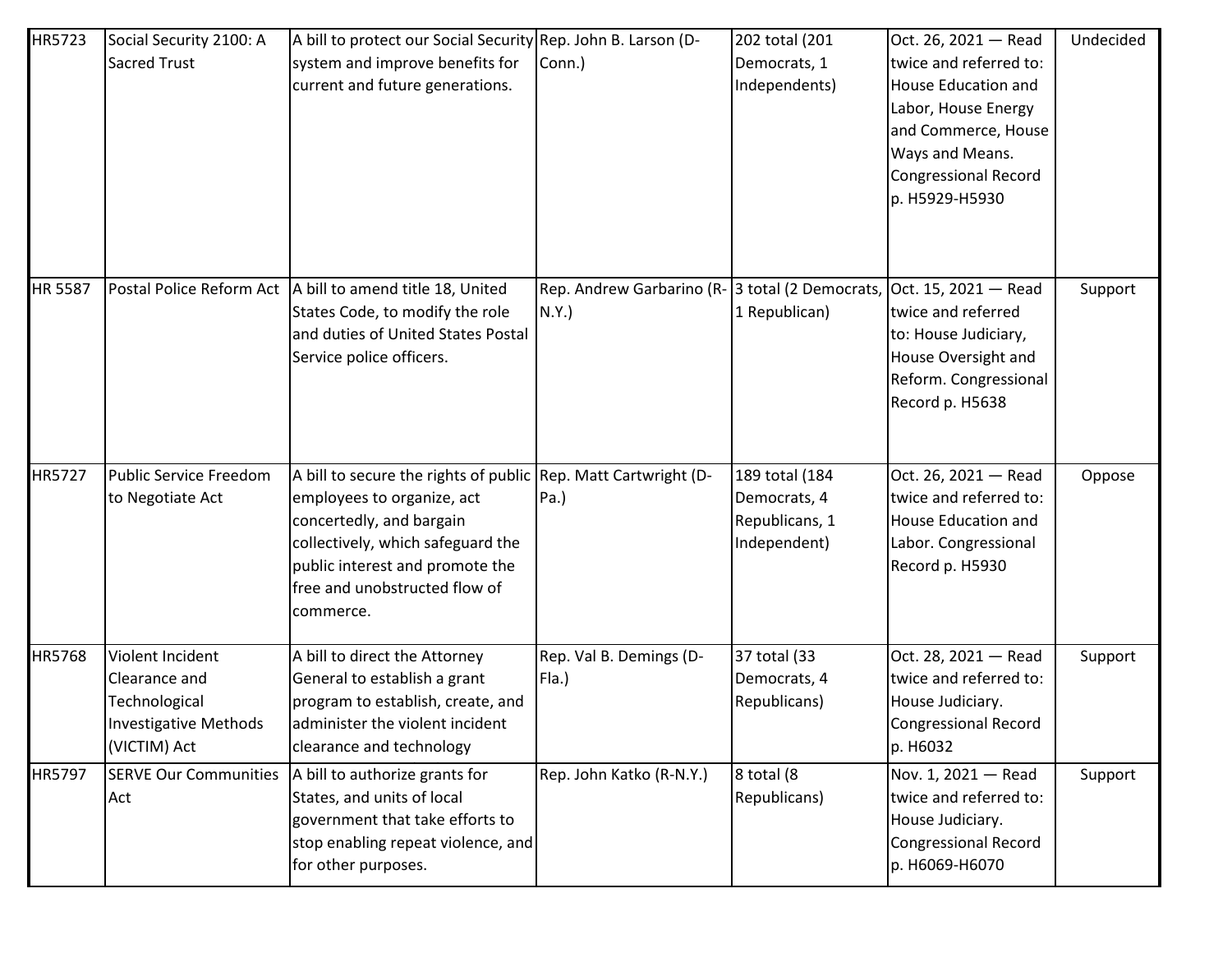| S3079         | Keeping Our COVID-19<br>Heroes Employed Act | A bill to exempt essential workers Sen. Marsha Blackburn (R-<br>from Federal COVID-19 vaccine<br>mandates.                                                                                                                                                   | TN)                                     | 13 total (13<br>Republicans)                  | Oct. 26, 2021 - Read<br>twice and referred<br>to: Senate Health,<br>Education, Labor and<br>Pensions.                                                                                                                                    | Support |
|---------------|---------------------------------------------|--------------------------------------------------------------------------------------------------------------------------------------------------------------------------------------------------------------------------------------------------------------|-----------------------------------------|-----------------------------------------------|------------------------------------------------------------------------------------------------------------------------------------------------------------------------------------------------------------------------------------------|---------|
| HR6375        | COPS on the Beat Grant<br>and Parity Act    | A bill to permit COPS grants to be<br>Program Reauthorization used for the purpose of increasing<br>the compensation and hiring of<br>law enforcement officers.                                                                                              | Rep. Tom Rice (R-S.C.)                  | 54 total (30<br>Democrats, 24<br>Republicans) | Jan. 12, 2022 - Read<br>twice and referred to:<br>House Judiciary.<br><b>Congressional Record</b><br>p. H77                                                                                                                              | Support |
| <b>HR6448</b> | <b>Invest to Protect Act</b>                | A bill to direct the Director of the<br>Office of Community Oriented<br>Policing Services of the<br>Department of Justice to carry out<br>a grant program to provide<br>assistance to police departments<br>with fewer than 200 law<br>enforcement officers. | Rep. Josh Gottheimer (D-<br>N.J.        | 70 total (49<br>Democrats, 21<br>Republicans) | Jan. 20, 2022 - Read<br>twice and referred to:<br>House Judiciary.<br><b>Congressional Record</b><br>p. H288                                                                                                                             | Support |
| S3860         | <b>Invest to Protect Act</b>                | A bill to direct the Director of the<br>Office of Community Oriented<br>Policing Services of the<br>Department of Justice to carry out<br>a grant program to provide<br>assistance to police departments<br>with fewer than 200 law<br>enforcement officers. | Sen. Catherine Cortez<br>Masto (D-Nev.) | 16 total (9<br>Democrats, 7<br>Republicans)   | May 19, 2022 - Full<br>committee<br>consideration and<br>markup held by the<br>Senate Judiciary<br>Committee. May 19,<br>2022 - Committee<br>Vote: Ordered<br>reported favorably to<br>the full Senate (as<br>amended) by voice<br>vote. | Support |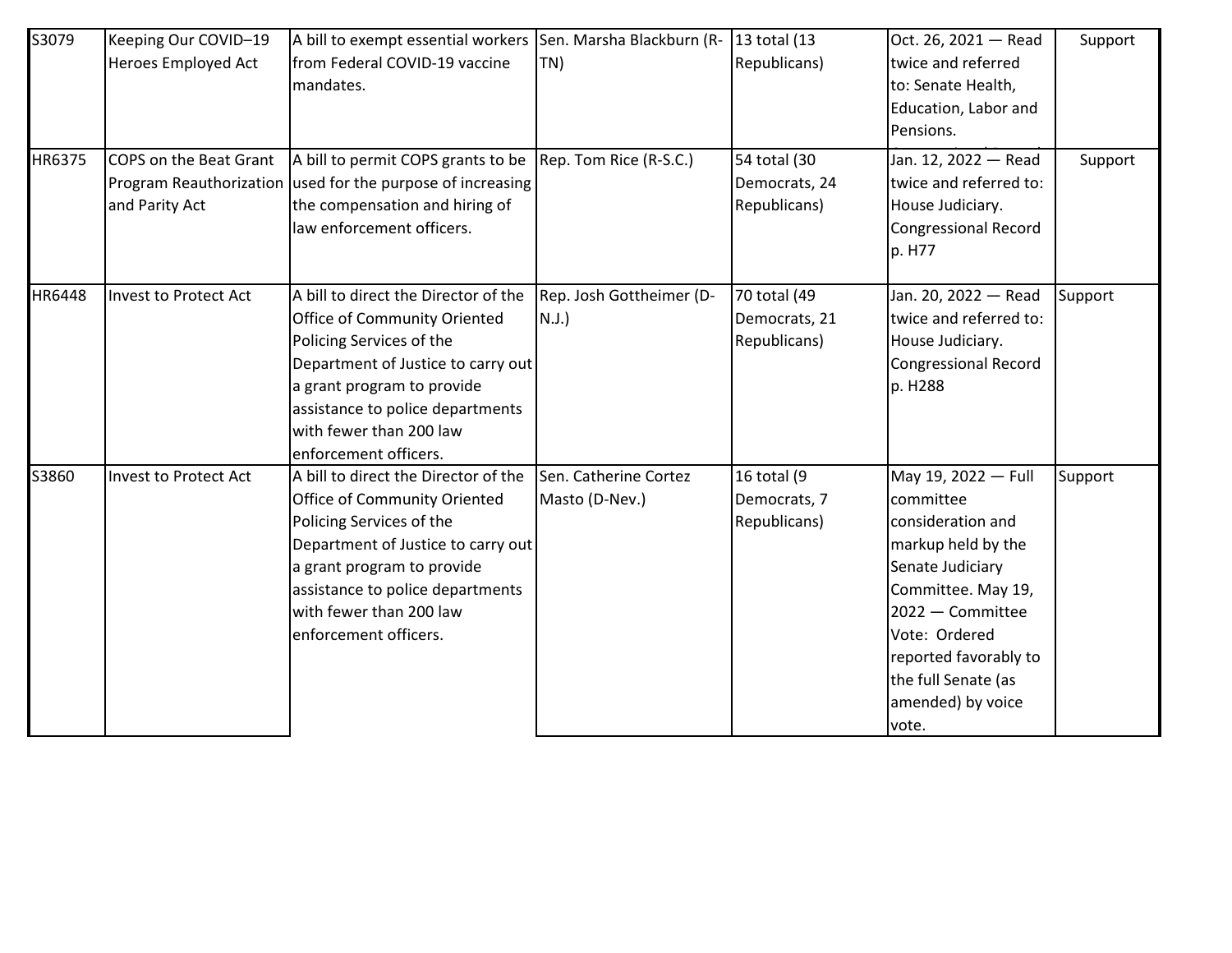| S3538  | <b>Eliminating Abusive and</b><br>Rampant Neglect of<br><b>Interactive Technologies</b>        | A bill to establish a National<br>Commission on Online Child<br>Sexual Exploitation Prevention,                                                                                                                                                                                                                            | Sen. Lindsey Graham (R-<br>S.C.                             | 22 total (10<br>Democrats, 12<br>Republicans) | Feb. 10, 2022 - Full<br>committee<br>consideration and                                                                                                           | Support |
|--------|------------------------------------------------------------------------------------------------|----------------------------------------------------------------------------------------------------------------------------------------------------------------------------------------------------------------------------------------------------------------------------------------------------------------------------|-------------------------------------------------------------|-----------------------------------------------|------------------------------------------------------------------------------------------------------------------------------------------------------------------|---------|
|        | (EARN IT) Act                                                                                  | and for other purposes.                                                                                                                                                                                                                                                                                                    |                                                             |                                               | markup held by the<br>Senate Judiciary<br>Committee. Feb. 10,<br>2022 - Committee<br>Vote: Ordered<br>reported favorably to<br>the full Senate by<br>voice vote. |         |
| HR6538 | <b>Active Shooter Alert Act</b>                                                                | A bill to create an Active Shooter<br><b>Alert Communications Network.</b>                                                                                                                                                                                                                                                 | Rep. David Cicilline (D-R.I.)                               | 29 total (14<br>Democrats, 15<br>Republicans) | Feb. 1, 2022 - Read<br>twice and referred to:<br>House Judiciary.<br><b>Congressional Record</b><br>p. H329                                                      | Support |
| S3697  | <b>Combating Money</b><br>Laundering, Terrorist<br>Financing, and<br><b>Counterfeiting Act</b> | A bill to improve the prohibitions<br>on money laundering, and for<br>other purposes.                                                                                                                                                                                                                                      | Sen. Charles E. Grassley (R- 4 total (3 Democrats,<br>lowa) | 1 Republicans)                                | Feb. 17, 2022 - Read<br>twice and referred to:<br>Senate Judiciary.<br><b>Congressional Record</b><br>p. S786                                                    | Support |
| HR6998 | <b>Stopping Harmful Image</b>                                                                  | A bill to amend title 18, United<br>Exploitation and Limiting States Code, to provide that it is<br>Distribution (SHIELD) Act unlawful to knowingly distribute<br>private intimate visual depictions<br>with reckless disregard for the<br>individual's lack of consent to the<br>distribution, and for other<br>purposes. | Rep. Jackie Speier (D-Calif.) 68 total (63                  | Democrats, 5<br>Republicans)                  | March 8, 2022 $-$ Read Support<br>twice and referred to:<br>House Judiciary.<br><b>Congressional Record</b><br>p. H1373                                          |         |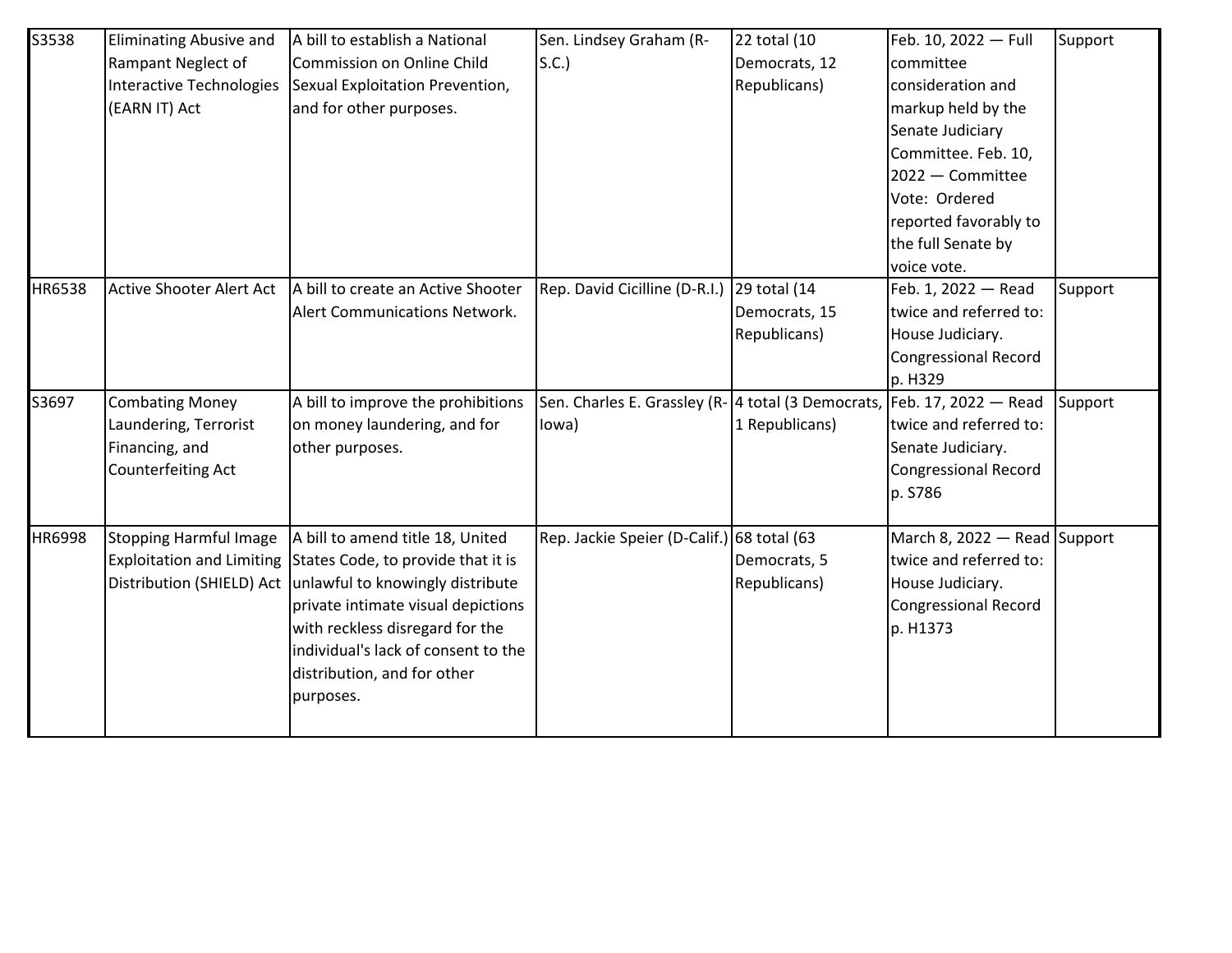| S3777  | <b>Stopping Harmful Image</b><br><b>Exploitation and Limiting</b><br>Distribution (SHIELD) Act                         | A bill to amend title 18, United<br>States Code, to provide that it is<br>unlawful to knowingly distribute<br>private intimate visual depictions<br>with reckless disregard for the<br>individual's lack of consent to the<br>distribution, and for other<br>purposes. | Sen. Amy Klobuchar (D-<br>Minn.)        | $1$ total (1<br>Republicans)                              | March 8, 2022 - Read Support<br>twice and referred to:<br>Senate Judiciary.<br><b>Congressional Record</b><br>p. S1059                                               |         |
|--------|------------------------------------------------------------------------------------------------------------------------|------------------------------------------------------------------------------------------------------------------------------------------------------------------------------------------------------------------------------------------------------------------------|-----------------------------------------|-----------------------------------------------------------|----------------------------------------------------------------------------------------------------------------------------------------------------------------------|---------|
| S3846  | <b>Justice and Mental</b><br><b>Health Collaboration</b><br><b>Reauthorization Act</b>                                 | A bill to reauthorize the Justice<br>and Mental Health Collaboration<br>Program, and for other purposes.                                                                                                                                                               | Sen. John Cornyn (R-Texas) 14 total (10 | Democrats, 4<br>Republicans)                              | May 17, 2022 -<br>Reported to the<br>Senate without a<br>written report by the<br>Senate Judiciary<br>Committee and placed<br>on the Senate<br>Legislative Calendar. | Support |
| HR7203 | <b>Wally Bunker Healthcare</b><br><b>Enhancement for Local</b><br>Public Safety (HELPS)<br>Retirees Improvement<br>Act | A bill to amend the Internal<br>Revenue Code of 1986 to repeal<br>the direct payment requirement<br>on the exclusion from gross<br>income of distributions from<br>governmental plans for health and<br>long-term care insurance.                                      | Rep. Steve Chabot (R-<br>Ohio)          | 4 total (3 Democrats, March 24, 2022 $-$<br>1 Republican) | Read twice and<br>referred to: House<br>Ways and Means.                                                                                                              | Support |
| S3975  | <b>Victims of Child Abuse</b><br><b>Act Reauthorization Act</b>                                                        | A bill to reauthorize the Victims of Sen. Chris Coons (D-Del.)<br>Child Abuse Act of 1990 and for<br>other purposes.                                                                                                                                                   |                                         | 16 total (8<br>Democrats, 8<br>Republicans)               | March 31, 2022 -<br>Read twice and<br>referred to: Senate<br>Judiciary.                                                                                              | Support |
| S3981  | Improving Law<br><b>Enforcement Officer</b><br>Safety and Wellness<br>Through Data Act                                 | A bill to require the Attorney<br>General to develop reports<br>relating to violent attacks against<br>law enforcement officers.                                                                                                                                       | Sen. Charles E. Grassley (R-<br>lowa)   | 4 total (2 Democrats,<br>2 Republicans)                   | March 31, 2022 -<br>Read twice and<br>referred to: Senate<br>Judiciary.                                                                                              | Support |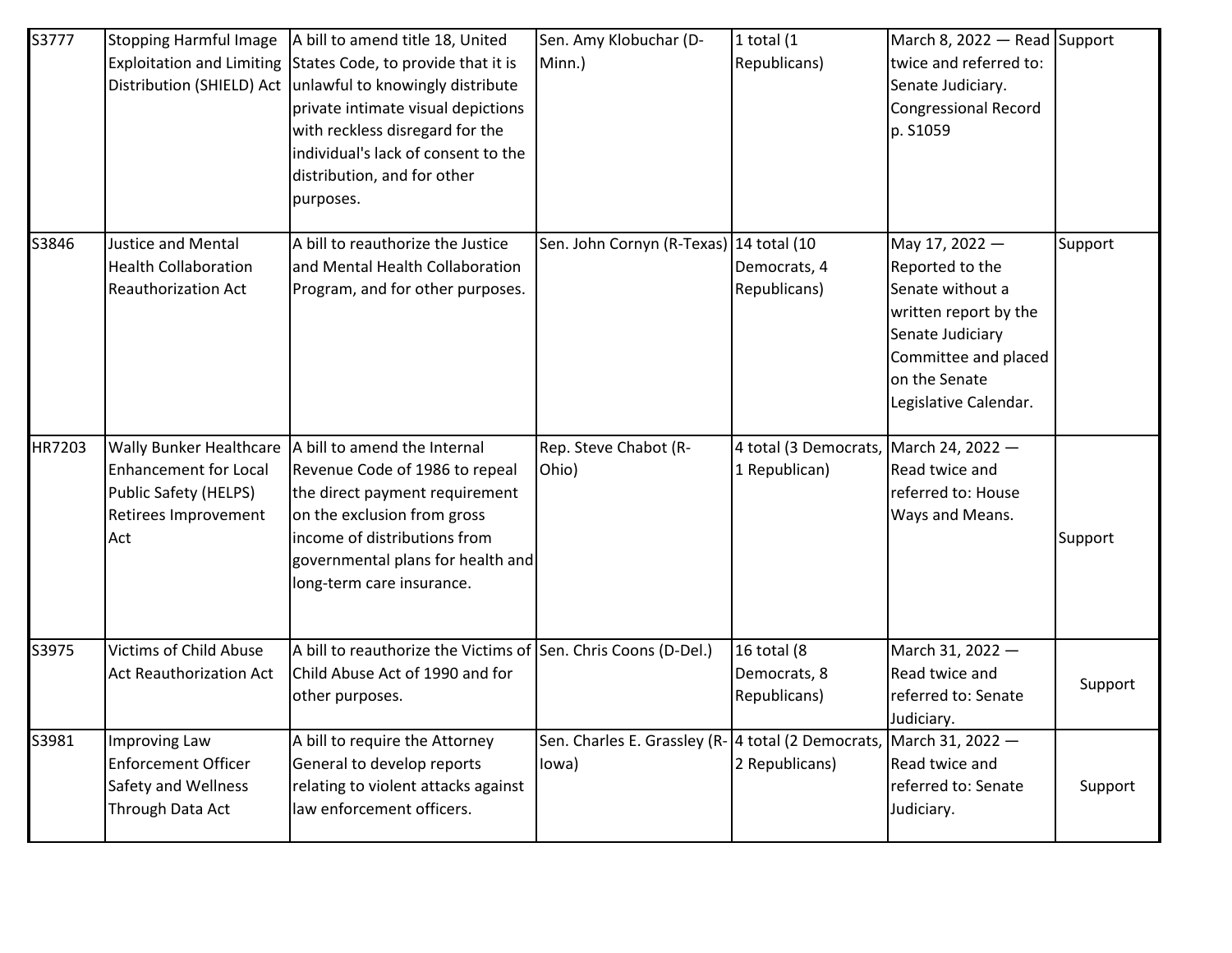| S4003  | Law Enforcement De-<br><b>Escalation Training Act</b>        | A bill to amend the Omnibus<br>Crime Control and Safe Streets Act<br>of 1968 to provide for training on<br>alternatives to use of force, de-<br>escalation, and mental and<br>behavioral health and suicidal<br>crises.             | Sen. John Cornyn (R-Texas) 18 total (10 | Democrats, 8<br>Republicans)                | May 19, 2022 - Full<br>committee<br>consideration and<br>markup held by the<br>Senate Judiciary<br>Committee. May 19,<br>2022 - Committee<br>Vote: Law<br>Enforcement De-<br><b>Escalation Training -</b><br>Ordered reported<br>favorably to the full<br>Senate (as amended)<br>by voice vote. | Support |
|--------|--------------------------------------------------------------|-------------------------------------------------------------------------------------------------------------------------------------------------------------------------------------------------------------------------------------|-----------------------------------------|---------------------------------------------|-------------------------------------------------------------------------------------------------------------------------------------------------------------------------------------------------------------------------------------------------------------------------------------------------|---------|
| S4007  | <b>Fighting Post-Traumatic</b><br><b>Stress Disorder Act</b> | A bill to require the Attorney<br>General to propose a program for lowa)<br>making treatment for post-<br>traumatic stress disorder and<br>acute stress disorder available to<br>public safety officers, and for<br>other purposes. | Sen. Charles E. Grassley (R-            | 12 total (6<br>Democrats, 6<br>Republicans) | May 19, 2022 - Full<br>committee<br>consideration and<br>markup held by the<br>Senate Judiciary<br>Committee.<br>Committee Vote:<br>Ordered reported<br>favorably to the full<br>Senate (as amended)<br>by voice vote.                                                                          | Support |
| HR7462 | <b>Early Migration Alert</b><br>Program (EMAP) Act           | A bill to amend the Homeland<br>Security Act of 2002 to establish<br>in the Department of Homeland<br>Security the Early Migration Alert<br>Program, and for other purposes.                                                        | Rep. Michael Guest (R-<br>Miss.)        | 22 total (22<br>Republicans)                | April 7, 2022 - Read<br>twice and referred to:<br>House Judiciary.                                                                                                                                                                                                                              | Support |
| S4287  | COPS on the Beat Grant<br>and Parity Act                     | A bill to permit COPS grants to be<br>Program Reauthorization used for the purpose of increasing S.C.)<br>the compensation and hiring of<br>law enforcement officer, and for<br>other purposes.                                     | Sen. Lindsey Graham (R-                 | 4 total (3 Democrats,<br>1 Republicans)     | May 19, 2022 - Read<br>twice and referred to:<br>Senate Judiciary.                                                                                                                                                                                                                              | Support |